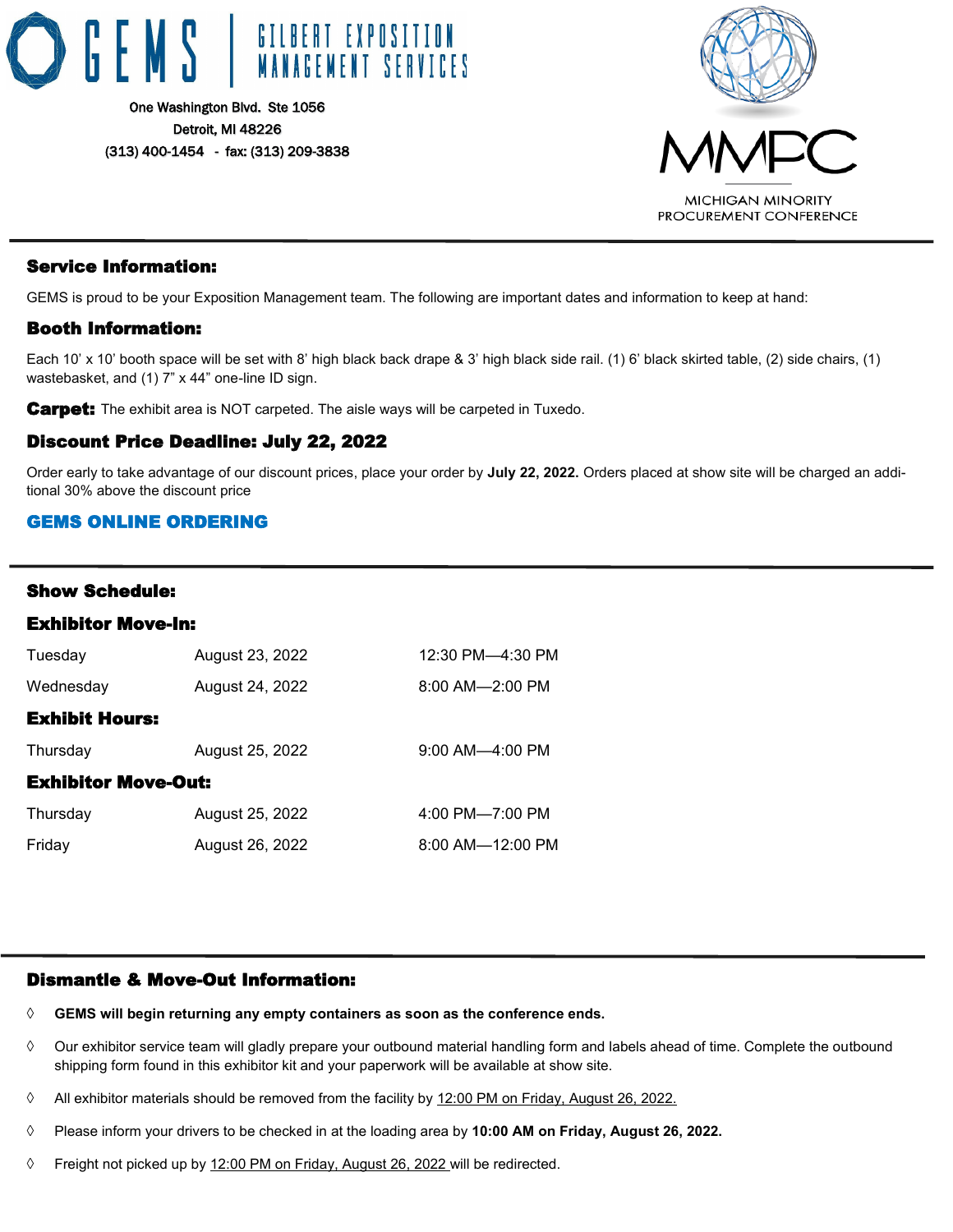# General Contractor Information:

# Assistance:

A GEMS Exhibitor Services Lead is specifically assigned to this event in order to help you with all of your booth needs.

Please do not hesitate to contact your Project Manager with any questions.

**Your Exhibitor Services Lead is:** Stephanie Baumgart **Phone:** 313-400-1454 **Email:** Stephanie@gemsevents.com

### Gilbert Exposition Management Services (GEMS)

One Washington Blvd. Suite 1056 Detroit, MI 48226 (313)400-1454 fax (313)209-3838

# During the Show:

GEMS maintains an on-site Exhibitor Services Contact during the move in and move out period. If there is anything you forgot to order, or new requirements arise during the show, we will be happy to help you. Just visit us at the Exhibitor Service Center for assistance.

### Shipping Information:

Advance to Warehouse:

ABF Freight c/o GEMS MMPC 2022 Company name & Booth # 6250 Inkster Rd. Romulus, MI. 48174

Shipments may begin arriving at the above address on **Monday, July 25, 2022** from 8 AM—4:30 PM daily. Shipments will be accepted at the warehouse until **Friday, August 19, 2022** after that additional after deadline fees will apply. To trace the arrival of your shipment or for directions to the warehouse please call 877.231.8348

Direct to Show Site:

Huntington Place c/o GEMS MMPC 2022 Company Name & Booth # One Washington Blvd. Detroit, MI 49226

Shipments arriving at show site prior to **Tuesday, August 23, 2022** will be refused, rerouted, or held by the facility. You are responsible for all related charges incurred at show site and by GEMS. Shipping prior to move-in could delay your shipment to your booth. Please follow the outlined shipping guidelines.

# After the Show:

Feel free to contact GEMS throughout the year for assistance with any trade shows, special events, exhibit rentals, installation and dismantle labor, or material storage.

#### **We look forward to serving you in the future!**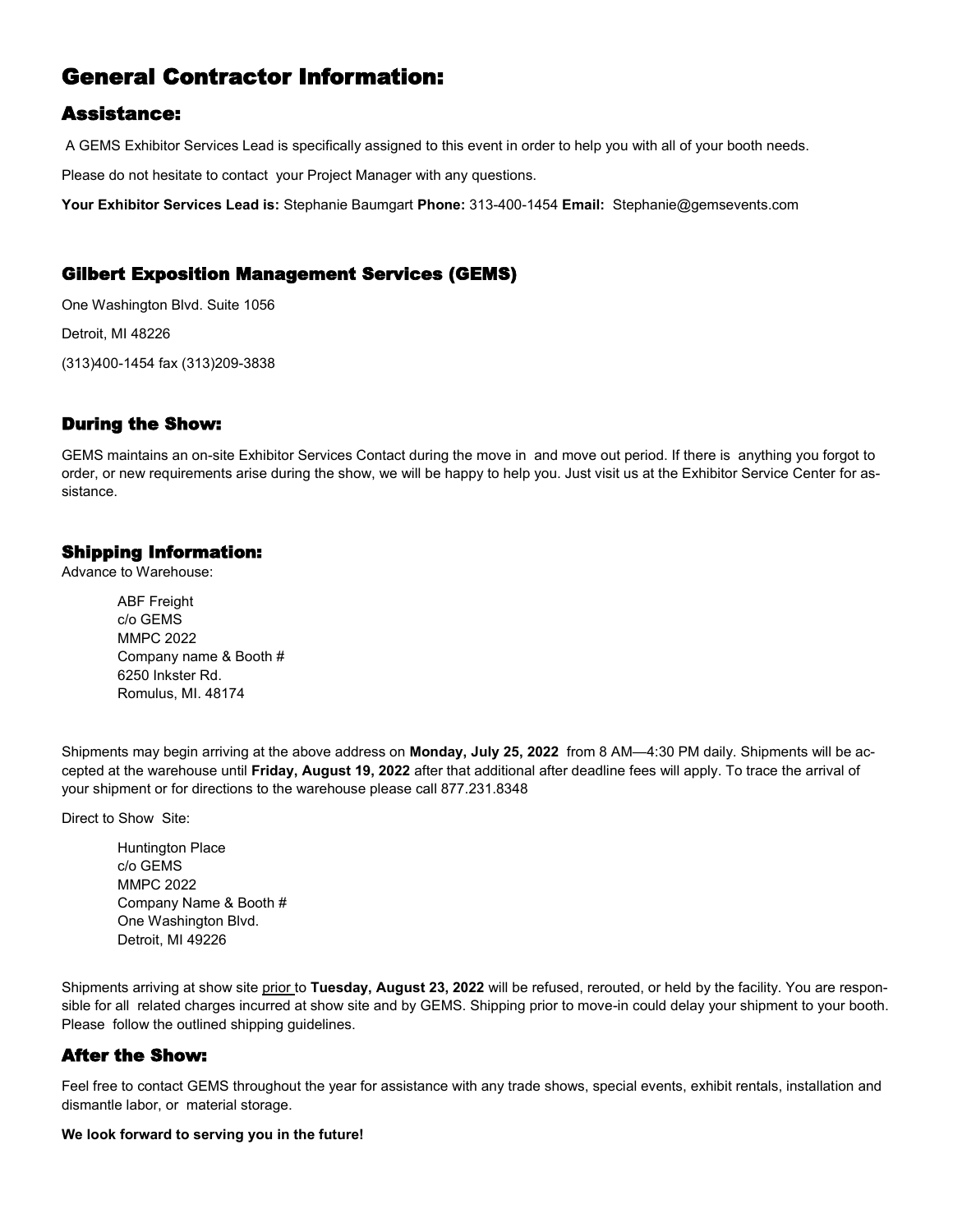



# PAYMENT & CREDIT CARD CHARGE AUTHORIZATION

### Credit Card Charge Authorization

| (All Information Must Be Provided)                                                                                                                                                                                 |  |  | <b>EXPIRATION DATE</b>                                                                                                                                                                                                                                              |                                                                                                                                                                                                                                                                                                                 | <b>Calculation of Orders</b> | Total                                                                                                                                                                                                                                                       |    |  |
|--------------------------------------------------------------------------------------------------------------------------------------------------------------------------------------------------------------------|--|--|---------------------------------------------------------------------------------------------------------------------------------------------------------------------------------------------------------------------------------------------------------------------|-----------------------------------------------------------------------------------------------------------------------------------------------------------------------------------------------------------------------------------------------------------------------------------------------------------------|------------------------------|-------------------------------------------------------------------------------------------------------------------------------------------------------------------------------------------------------------------------------------------------------------|----|--|
| $\_$ VISA<br>MasterCard<br>__American Express<br>__Corporate                                                                                                                                                       |  |  |                                                                                                                                                                                                                                                                     | <b>Material Handling</b>                                                                                                                                                                                                                                                                                        | \$                           |                                                                                                                                                                                                                                                             |    |  |
|                                                                                                                                                                                                                    |  |  |                                                                                                                                                                                                                                                                     | _Personal                                                                                                                                                                                                                                                                                                       |                              | Installation & Dismantle Labor                                                                                                                                                                                                                              | \$ |  |
|                                                                                                                                                                                                                    |  |  |                                                                                                                                                                                                                                                                     |                                                                                                                                                                                                                                                                                                                 |                              | Standard Furnishings & Accessories                                                                                                                                                                                                                          | \$ |  |
|                                                                                                                                                                                                                    |  |  |                                                                                                                                                                                                                                                                     |                                                                                                                                                                                                                                                                                                                 |                              | <b>Specialty Furniture Rental</b>                                                                                                                                                                                                                           | \$ |  |
| <b>Card Holders Name</b>                                                                                                                                                                                           |  |  |                                                                                                                                                                                                                                                                     |                                                                                                                                                                                                                                                                                                                 |                              | Carpet                                                                                                                                                                                                                                                      | \$ |  |
| (Please Print)                                                                                                                                                                                                     |  |  |                                                                                                                                                                                                                                                                     | <b>GEMS Fabric</b>                                                                                                                                                                                                                                                                                              | \$                           |                                                                                                                                                                                                                                                             |    |  |
|                                                                                                                                                                                                                    |  |  |                                                                                                                                                                                                                                                                     |                                                                                                                                                                                                                                                                                                                 |                              | <b>Rental Exhibits</b>                                                                                                                                                                                                                                      | \$ |  |
| <b>Billing Address</b>                                                                                                                                                                                             |  |  |                                                                                                                                                                                                                                                                     |                                                                                                                                                                                                                                                                                                                 |                              | <b>OTHER</b>                                                                                                                                                                                                                                                | \$ |  |
|                                                                                                                                                                                                                    |  |  |                                                                                                                                                                                                                                                                     |                                                                                                                                                                                                                                                                                                                 |                              | 3.75 % processing fee                                                                                                                                                                                                                                       | \$ |  |
| City                                                                                                                                                                                                               |  |  | <b>State</b>                                                                                                                                                                                                                                                        | Zip Code                                                                                                                                                                                                                                                                                                        |                              | Tax 6%                                                                                                                                                                                                                                                      | \$ |  |
|                                                                                                                                                                                                                    |  |  |                                                                                                                                                                                                                                                                     |                                                                                                                                                                                                                                                                                                                 |                              |                                                                                                                                                                                                                                                             |    |  |
| <b>Phone Number</b>                                                                                                                                                                                                |  |  | <b>Credit Card CVV Code</b>                                                                                                                                                                                                                                         |                                                                                                                                                                                                                                                                                                                 |                              | \$<br>Total                                                                                                                                                                                                                                                 |    |  |
|                                                                                                                                                                                                                    |  |  |                                                                                                                                                                                                                                                                     |                                                                                                                                                                                                                                                                                                                 |                              | To simplify payment, send a check payable to GEMS for<br>your entire order or note the amount to be charged to<br>your credit card.                                                                                                                         |    |  |
| <b>Email Address</b>                                                                                                                                                                                               |  |  |                                                                                                                                                                                                                                                                     | <b>FULL PAYMENT</b> in U.S. funds drawn on a U.S. Bank                                                                                                                                                                                                                                                          | \$                           |                                                                                                                                                                                                                                                             |    |  |
| <b>Card Holders Signature</b>                                                                                                                                                                                      |  |  |                                                                                                                                                                                                                                                                     |                                                                                                                                                                                                                                                                                                                 |                              | Check #                                                                                                                                                                                                                                                     |    |  |
|                                                                                                                                                                                                                    |  |  |                                                                                                                                                                                                                                                                     |                                                                                                                                                                                                                                                                                                                 |                              | Please list all authorized persons for                                                                                                                                                                                                                      |    |  |
| Company Name                                                                                                                                                                                                       |  |  |                                                                                                                                                                                                                                                                     | Booth #                                                                                                                                                                                                                                                                                                         |                              | credit card use at show site below.                                                                                                                                                                                                                         |    |  |
|                                                                                                                                                                                                                    |  |  |                                                                                                                                                                                                                                                                     |                                                                                                                                                                                                                                                                                                                 |                              |                                                                                                                                                                                                                                                             |    |  |
|                                                                                                                                                                                                                    |  |  |                                                                                                                                                                                                                                                                     |                                                                                                                                                                                                                                                                                                                 |                              |                                                                                                                                                                                                                                                             |    |  |
| <b>Payment Policy</b>                                                                                                                                                                                              |  |  |                                                                                                                                                                                                                                                                     |                                                                                                                                                                                                                                                                                                                 |                              |                                                                                                                                                                                                                                                             |    |  |
| <b>Payment for Services</b>                                                                                                                                                                                        |  |  |                                                                                                                                                                                                                                                                     |                                                                                                                                                                                                                                                                                                                 | <b>Third Party Billing</b>   |                                                                                                                                                                                                                                                             |    |  |
|                                                                                                                                                                                                                    |  |  | GEMS requires payment in full at the time services are ordered. GEMS requires that<br>you provide a credit card authorization with your initial order. For your convenience,<br>GEMS/GEMS Logistics LLC will use this authorization to charge your account for ser- |                                                                                                                                                                                                                                                                                                                 |                              | Each exhibiting firm is ultimately responsible for all charges incurred on its behalf.<br>GEMS reserves the right to institute collection action against the exhibitor if the<br>authorized third party does not pay. See Third Party Billing Request form. |    |  |
|                                                                                                                                                                                                                    |  |  | vices which may include labor, material handling, and shipping services not covered by                                                                                                                                                                              |                                                                                                                                                                                                                                                                                                                 |                              |                                                                                                                                                                                                                                                             |    |  |
| your first payment.                                                                                                                                                                                                |  |  |                                                                                                                                                                                                                                                                     |                                                                                                                                                                                                                                                                                                                 | <b>Tax Exempt</b>            |                                                                                                                                                                                                                                                             |    |  |
| For your convenience, we will use this authorization to charge your credit card for any<br>additional amounts ordered by your representative for products and services rendered<br>to your company for this event. |  |  |                                                                                                                                                                                                                                                                     | If you are tax exempt in the state in which you will be exhibiting, you must provide a<br>Sales Tax Exemption Certificate for that state. Please send the above<br>information with your orders for the show. GEMS must receive your certificate with your<br>order; otherwise tax will appear on your invoice. |                              |                                                                                                                                                                                                                                                             |    |  |
| <b>Method of Payment</b>                                                                                                                                                                                           |  |  |                                                                                                                                                                                                                                                                     |                                                                                                                                                                                                                                                                                                                 |                              |                                                                                                                                                                                                                                                             |    |  |
|                                                                                                                                                                                                                    |  |  | GEMS accepts MasterCard, VISA, Discover, American Express, & Check. Purchase                                                                                                                                                                                        |                                                                                                                                                                                                                                                                                                                 |                              | <b>Adjustments and Cancellations</b>                                                                                                                                                                                                                        |    |  |
|                                                                                                                                                                                                                    |  |  | orders are not considered payment. All payments must be made in U.S. Funds drawn<br>on a U.S. Bank. Exhibitors will be charged a \$25.00 fee for returned NSF checks.                                                                                               |                                                                                                                                                                                                                                                                                                                 |                              | Adjustments to your invoice will not be made after the close of show. Some items,<br>services and labor are subject to cancellation fees. Cancellation fees will apply if                                                                                   |    |  |
|                                                                                                                                                                                                                    |  |  |                                                                                                                                                                                                                                                                     |                                                                                                                                                                                                                                                                                                                 |                              | written notice of cancellation is not received within 15 business days of the show<br>move-in. No credits will be issued after delivery or attempted delivery.                                                                                              |    |  |
|                                                                                                                                                                                                                    |  |  |                                                                                                                                                                                                                                                                     |                                                                                                                                                                                                                                                                                                                 |                              | If you have any questions regarding our payment policy, please call exhibitor services at 313-400-1454 or visit our Service Desk during setup                                                                                                               |    |  |

*and move-out. Please complete the information and return payment in full with this form and your orders. You may choose to pay by credit card, check or bank wire transfer, however, we require your credit card charge authorization to be on file with GEMS. You agree to late fees up to 1.5% per month on any balance not paid at the conclusion of the Show, or balance left without appropriate credit card on file.*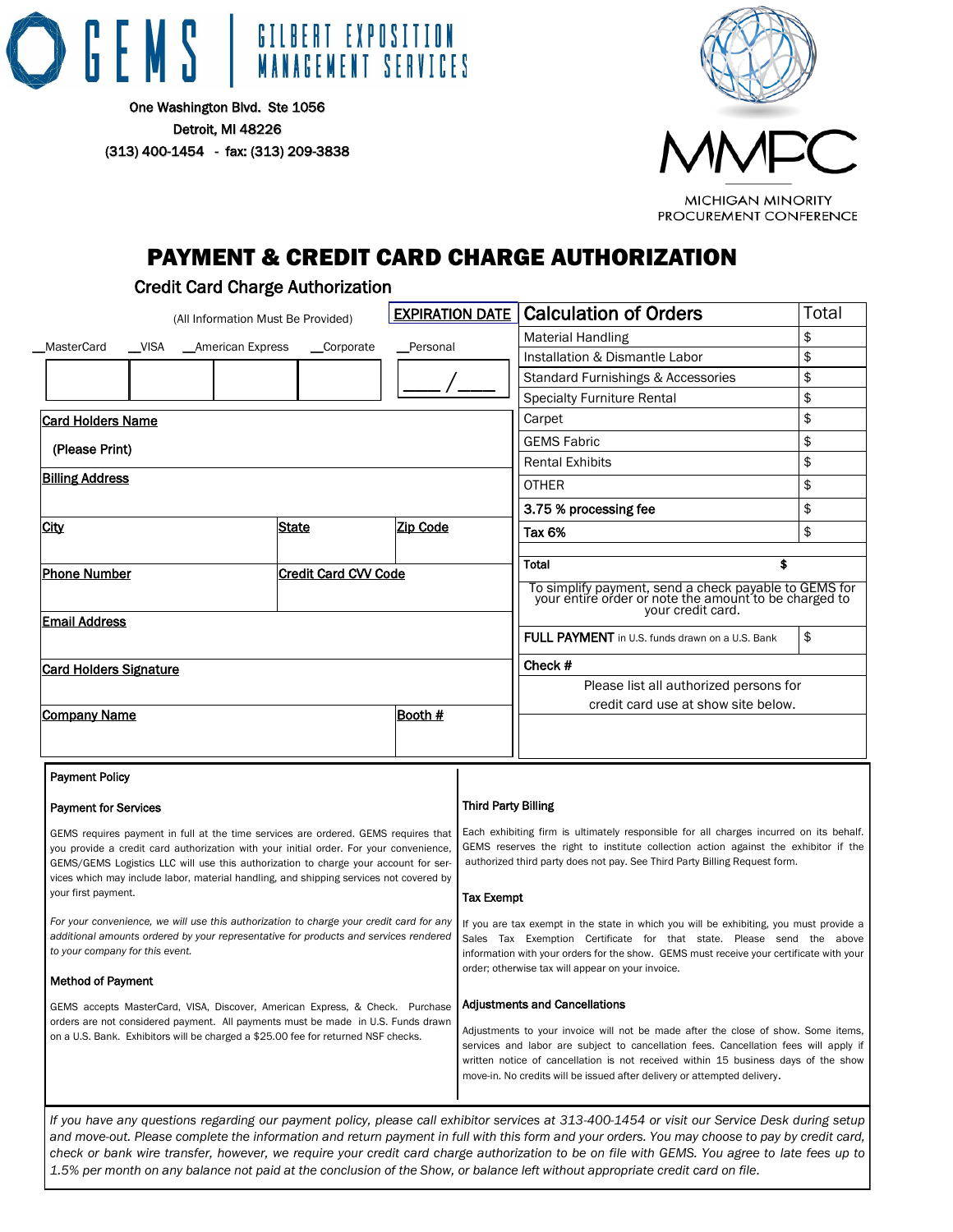



PROCUREMENT CONFERENCE

# THIRD PARTY PAYMENT AND STATEMENT OF TERMS

GEMS will present invoices to third parties at the Show site for payment of all services rendered to exhibitors provided the following conditions are met :

1. The exhibitor is required to complete the "INTENT TO USE NON-OFFICIAL CONTRACTORS" form located in this manual.

2. The payment record of the third party must be acceptable to GEMS. Also, the charge card information must be completed and submitted to GEMS as a deposit for the Show.

3. If there is any doubt who is to be invoiced for a service, the charges for the service will be charged to the exhibitor. The exhibiting firm is ultimately responsible for the payment of all charges. If the Non-Official Contractor requires GEMS to fax an invoice from the Show Facility, a \$75.00 service charge will be added.

4. The following form is to be completed, signed and returned by both parties by the deadline date indicated at the bottom of this page. Otherwise, the request will be denied. Please do not forget to fill out the credit card authorization form.

We understand that we, the exhibiting firm, are ultimately responsible for payment of charges incurred. In the event that the named third party does not make payment upon presentation of the invoice at the Show site, such charges will be presented to the exhibiting firm for payment.

ALL INVOICES MUST BE SETTLED BY THE CLOSE OF THE SHOW. Please fill out the form below completely.

| <b>EXHIBITING FIRM:</b>               |             | BOOTH#:                              |
|---------------------------------------|-------------|--------------------------------------|
| AUTHORIZED NAME & TITLE:              |             |                                      |
| AUTHORIZED SIGNATURE:                 |             |                                      |
| DISPLAY HOUSE NAME/THIRD PARTY PAYER: |             |                                      |
| <b>COMPLETE ADDRESS:</b>              |             |                                      |
| CITY, STATE:                          |             | ZIP CODE:                            |
| AUTHORIZED NAME & TITLE:              |             |                                      |
| AUTHORIZED SIGNATURE:                 |             |                                      |
| PHONE NUMBER:                         | FAX NUMBER: |                                      |
|                                       |             |                                      |
| ITEMS TO BE BILLED TO THIRD PARTY:    |             |                                      |
| $\frac{1}{2}$ VISA<br>MASTERCARD      | DISCOVER    | AMERICAN EXPRESS                     |
| ACCOUNT NUMBER:                       |             | <b>EXPIRATION DATE and CVV Code:</b> |
| NAME ON CARD:                         |             |                                      |
| SIGNATURE:                            |             |                                      |
| <b>COMPANY NAME:</b>                  |             | BOOTH #:                             |
| <b>COMPANY ADDRESS:</b>               |             |                                      |
| CITY, STATE:                          |             | ZIP CODE:                            |
| PHONE NUMBER:                         | FAX NUMBER: |                                      |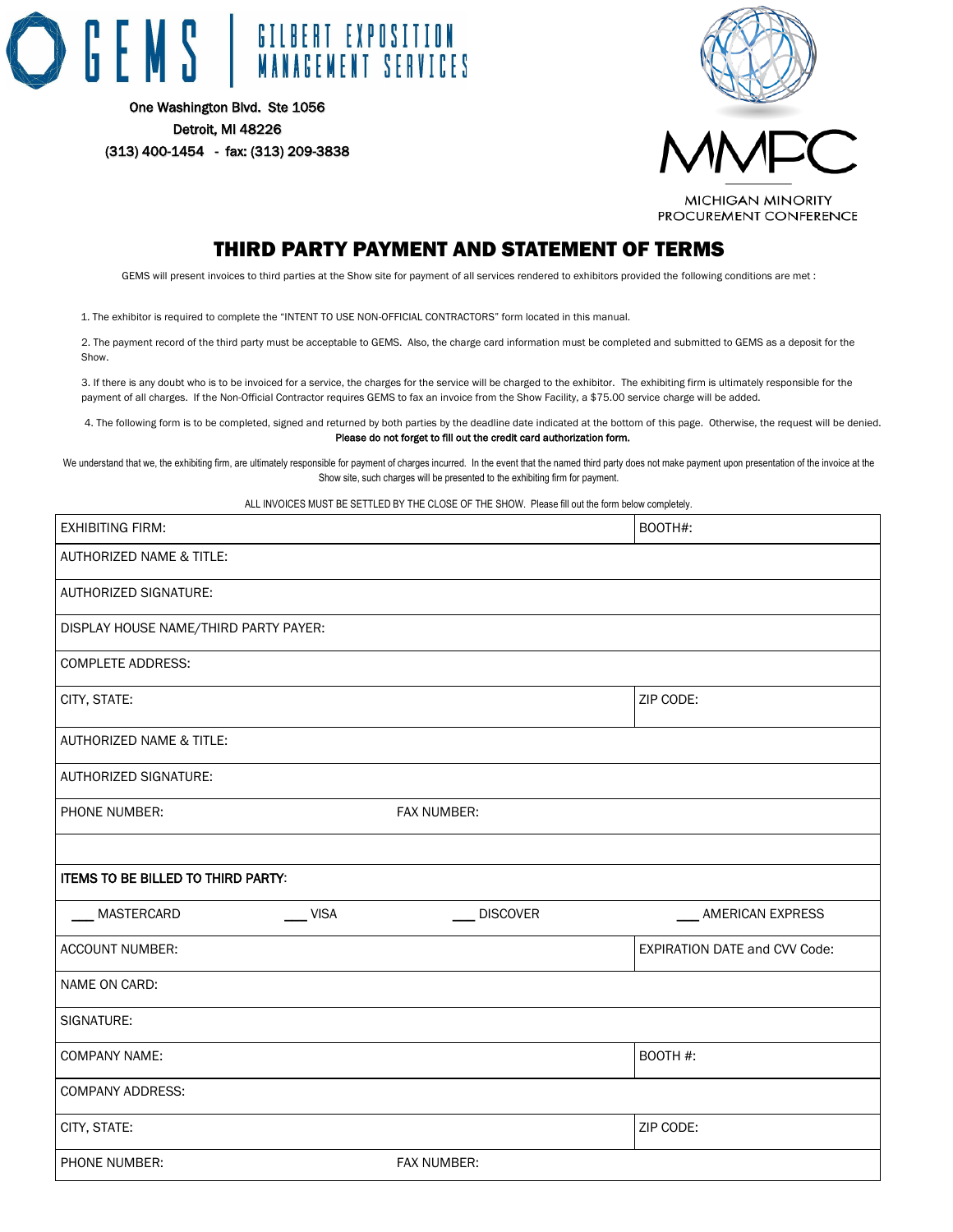



# SHIPPING INSTRUCTIONS

#### ADVANCE SHIPMENTS TO THE WAREHOUSE • Shipments must be sent PRE-PAID. All collect shipments will be refused. • Crated shipments may be sent to the warehouse in advance up to thirty (30) days prior to the Show move-in date. Such shipments must arrive on or before August 19, 2022 between 8:00am & 4:00pm Monday through Friday. • No shipments will be received at the warehouse on weekends or holidays. To trace the arrival of a shipment, call • HAVE PRO NUMBER AND CARRIER INFORMATION AVAILABLE. • NOTE: Shipments that arrive at the warehouse after Show move-in has begun will be charged an additional 25% overtime rate of the advance warehouse rate. • Label each package or crate as follows: TO ARRIVE ON OR BEFORE August 19, 2022 MMPC 2022 ABF Freight SHIPMENTS TO SHOW SITE *& rerouted. periods - SEE PAGE 2, 3 OF THE SERVICE MANUAL.* date for direct deliveries to the Show facility. count and weight. follow the outlined shipping guidelines. • Label each package or crate as follows: DO NOT DELIVER PRIOR TO August 23, 2022 MMPC 2022 Huntington Place

c/o GEMS Company Name & Booth # 6250 Inkster Rd. Romulus, MI 48174

### *Bring tracking information to showsite!*

- *All shipments arriving at the facility prior to August 23, 2022 will be refused*
- NOTE: Shipments will only be received at the Show site *during the move-in*
- As an exhibitor, it is your responsibility to instruct your carrier of the proper
- Bills of Lading indicating weight must accompany freight delivery. The driver's signature on the Show site receiving report will verify the total
- NOTE: Shipments arriving at Show site before the designated move-in date will be *refused, rerouted, or held by the facility*. You're responsible for all related charges incurred at site & by GEMS. Shipping prior to move-in could delay your shipment to your booth. Please

c/o GEMS Company Name & Booth # One Washington Blvd. Detroit, MI 48226

*GEMS WILL NOT be responsible for locating freight that is sent to the facility prior to August 23, 2022* 

#### Please note the following general shipping information:

- Shipments received without receipts, freight bills or specified unit counts on the receipts or freight bills, such as UPS or van lines, will be delivered to the exhibitor's booth without guarantee of the piece count or condition. No liability will be assumed by GEMS for such shipments.
- Empty containers will be removed from the booth, placed in storage and returned to the booth at the close of the Show. • Crated materials will be received at the warehouse up to 30 days in advance and delivered to respective booths at the Show facility. Material is then moved from the booth to the dock and reloaded on designated vehicles. Charges will be based on in-bound weight only.

IMPORTANT: Refer to the "MATERIAL HANDLING RATES" in the Exhibitor Service Manual for rate information.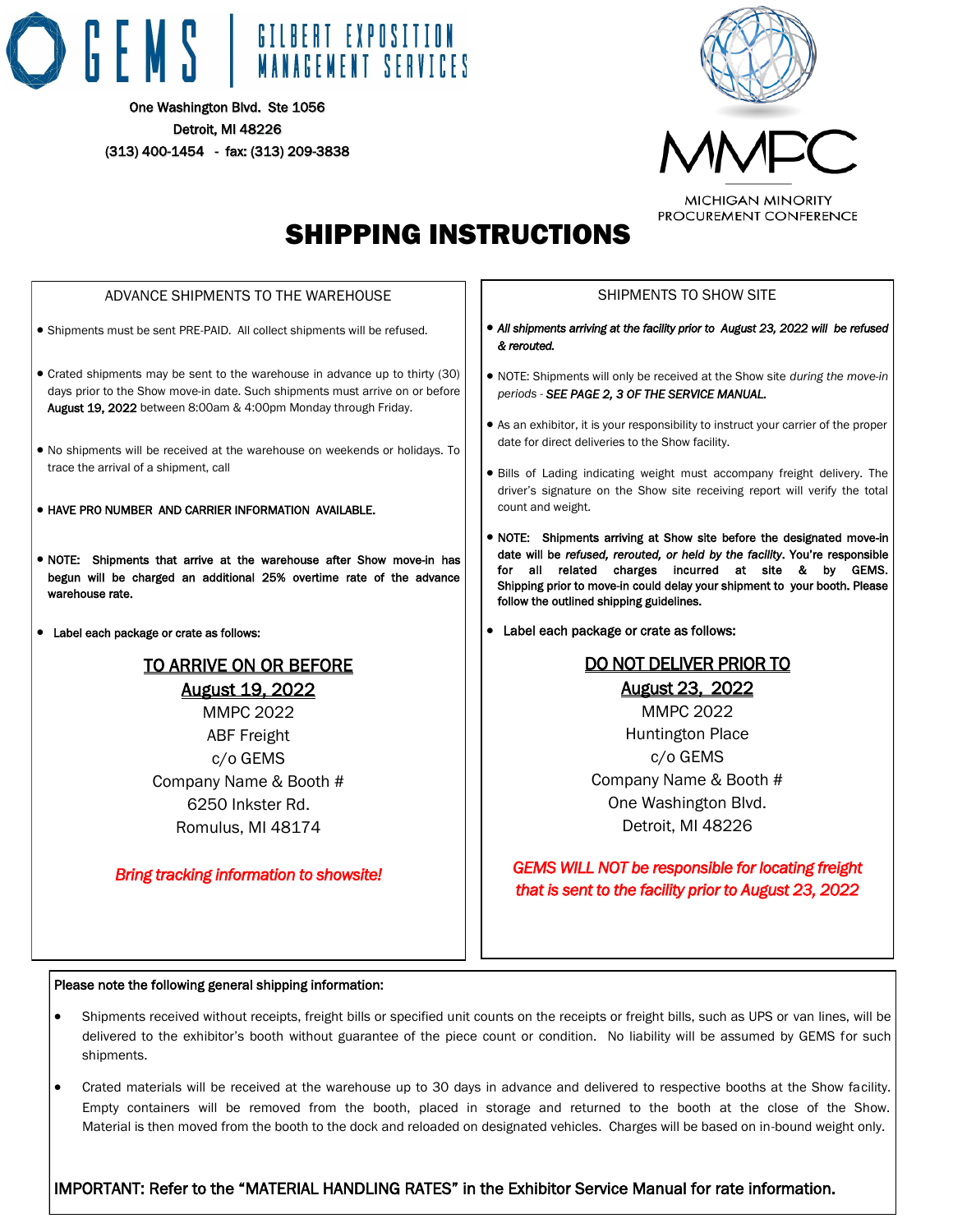| <b>Booth No:</b>                     | No.                | Of   | <b>PCS</b>          | <b>Booth No:</b>                     | No.                 | <b>Of</b>   | <b>PCS</b> |
|--------------------------------------|--------------------|------|---------------------|--------------------------------------|---------------------|-------------|------------|
| Event: MMBC 2022                     |                    |      |                     | Event: MMBC 2022                     |                     |             |            |
|                                      | <b>ADVANCED</b>    |      |                     |                                      | <b>ADVANCED</b>     |             |            |
|                                      | ROMULUS, MI 48174  |      |                     |                                      | ROMULUS, MI 48174   |             |            |
|                                      | 6250 INKSTER RD.   |      |                     |                                      | 6250 INKSTER RD.    |             |            |
|                                      | <b>ABF FREIGHT</b> |      |                     |                                      | <b>ABF FREIGHT</b>  |             |            |
| C/O: GENS                            |                    |      |                     | <b>C/O: GEMS</b>                     |                     |             |            |
| To:                                  |                    |      |                     | To:                                  |                     |             |            |
| Deadline Date: AUGUST 19, 2022       |                    |      |                     | Deadline Date: AUGUST 19, 2022       |                     |             |            |
| Receiving Date Begins: JULY 25, 2022 |                    |      |                     | Receiving Date Begins: JULY 25, 2022 |                     |             |            |
|                                      |                    |      | <i>DO NOT DELAY</i> |                                      | <i>DO NOT DELAY</i> |             |            |
|                                      |                    | RUSH |                     |                                      |                     | <b>RUSH</b> |            |
| <b>DEMS</b> I GILBERT EXPOSITION     |                    |      |                     | <b>SENS</b> I GILBERT EXPOSITION     |                     |             |            |

THE ABOVE LABELS ARE PROVIDED FOR YOUR CONVEINCE. PLEASE ONE ON EACH PIECE SHIPPED TO ENSURE PROPER DELIVERY IF MORE LABELS ARE NEEDED, COPIES ARE ACCEPTABLE

 $\mathbf{I}$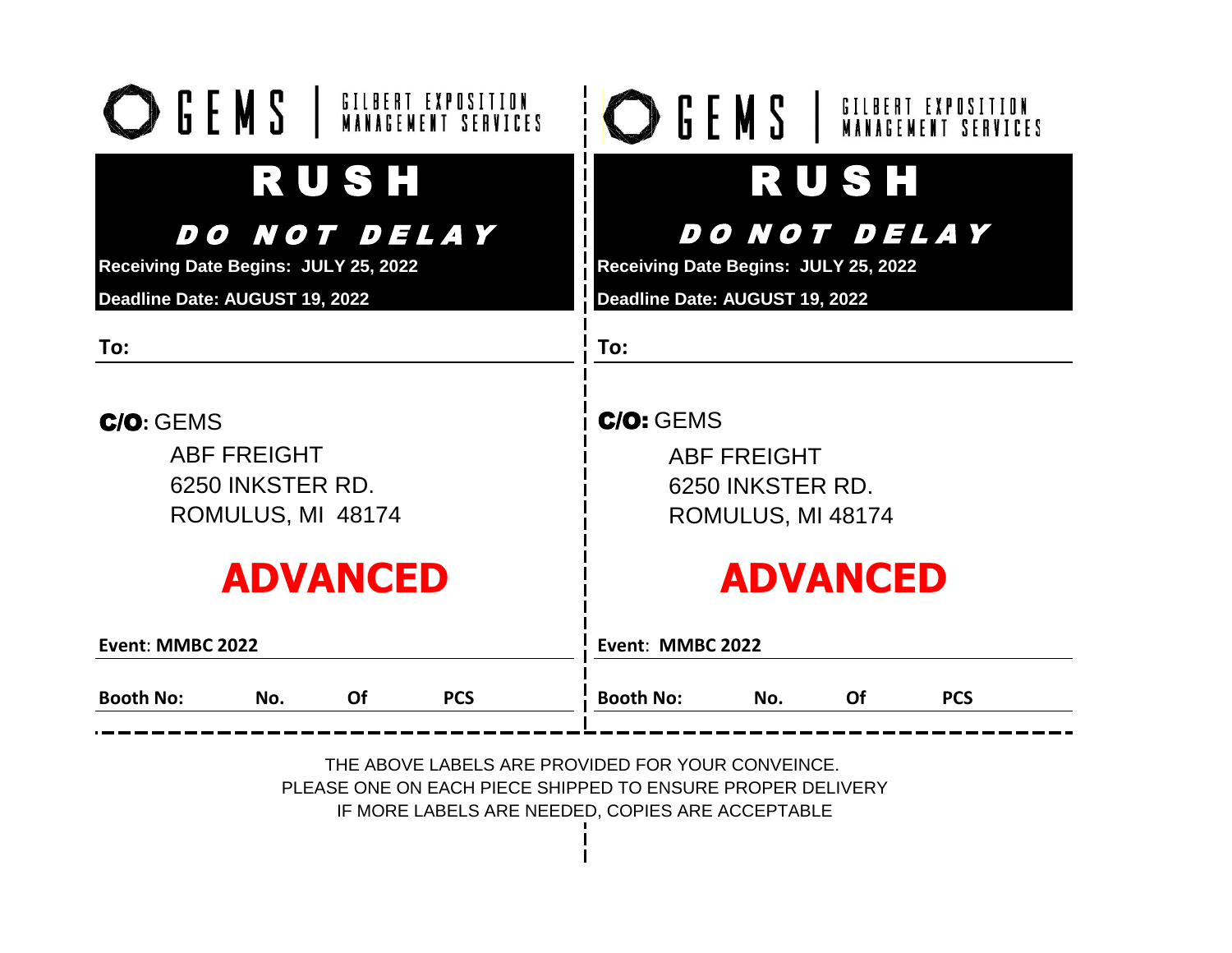| <b>RUSH</b><br><i>DO NOT DELAY</i><br><b>CANNOT DELIVER BEFORE: August 23, 2022</b><br>To:                      |  |  |
|-----------------------------------------------------------------------------------------------------------------|--|--|
|                                                                                                                 |  |  |
|                                                                                                                 |  |  |
|                                                                                                                 |  |  |
|                                                                                                                 |  |  |
| C/O: GEMS                                                                                                       |  |  |
| <b>HUNTINGTON PLACE</b>                                                                                         |  |  |
| <b>1 WASHINGTON BLVD.</b>                                                                                       |  |  |
| DETROIT, MI 48226                                                                                               |  |  |
| <b>SHOW SITE</b>                                                                                                |  |  |
| Event: MMBC 2022                                                                                                |  |  |
| <b>Booth No:</b><br>No.<br>Of<br><b>PCS</b>                                                                     |  |  |
| THE ABOVE LABELS ARE PROVIDED FOR YOUR CONVEINCE.<br>PLEASE ONE ON EACH PIECE SHIPPED TO ENSURE PROPER DELIVERY |  |  |

IF MORE LABELS ARE NEEDED, COPIES ARE ACCEPTABLE

 $\mathbf{I}$  $\mathbf{I}$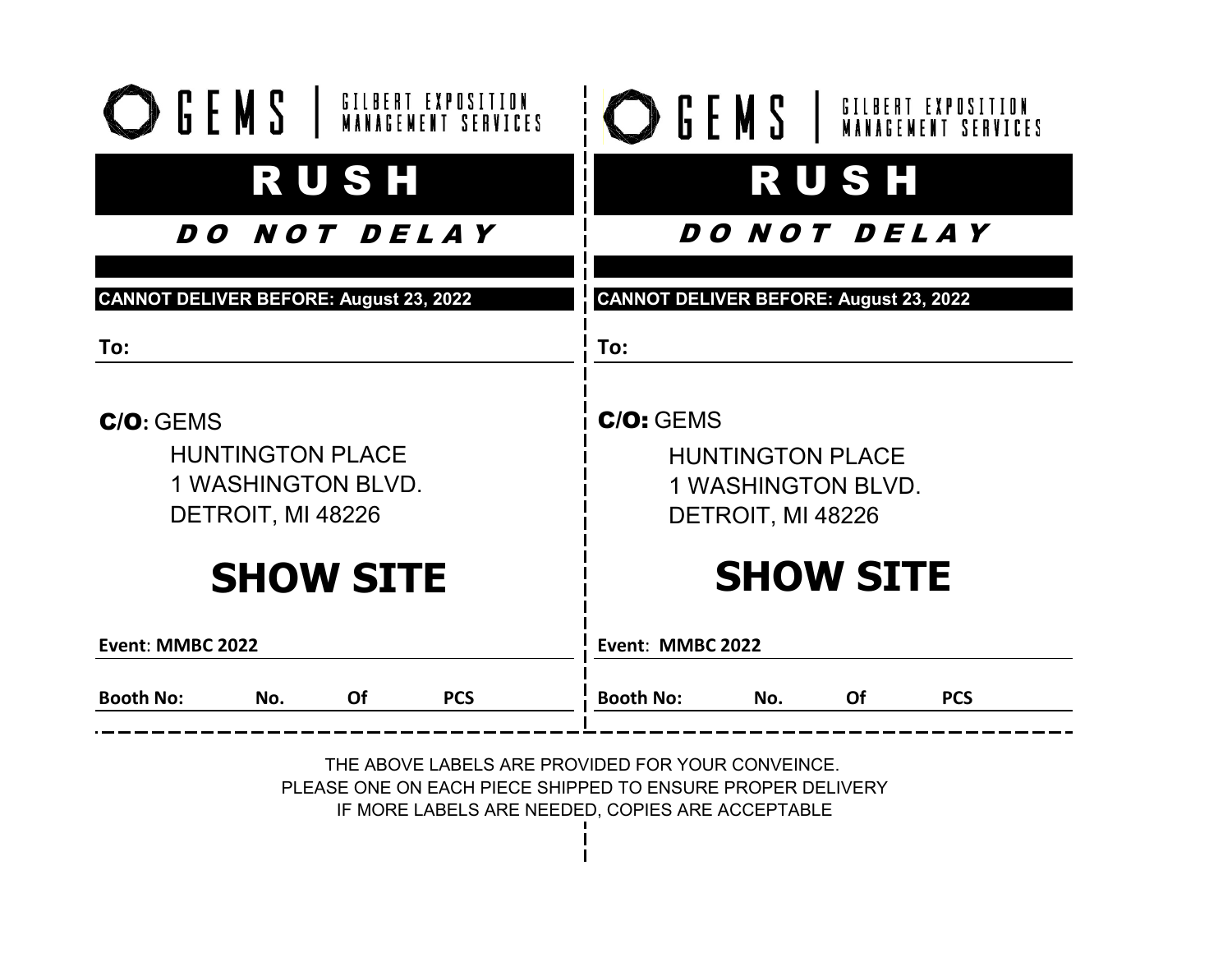

Detroit, MI 48226 (313) 400-1454 - fax: (313) 209-3838





**MICHIGAN MINORITY** PROCUREMENT CONFERENCE

| <b>MATERIAL HANDLING ORDER FORM</b>                                                                                                                                                                                                                                                                                                                                                                                                                                          |                                                           |    |
|------------------------------------------------------------------------------------------------------------------------------------------------------------------------------------------------------------------------------------------------------------------------------------------------------------------------------------------------------------------------------------------------------------------------------------------------------------------------------|-----------------------------------------------------------|----|
| Please indicate where your shipment will arrive: ___                                                                                                                                                                                                                                                                                                                                                                                                                         | <b>GEMS Warehouse</b><br><b>Show Site</b>                 |    |
| <b>Advance Warehouse Receiving Rates:</b>                                                                                                                                                                                                                                                                                                                                                                                                                                    |                                                           |    |
| @ \$1.35 per pound<br>We will ship $\frac{1}{\sqrt{1-\frac{1}{\sqrt{1-\frac{1}{\sqrt{1-\frac{1}{\sqrt{1-\frac{1}{\sqrt{1-\frac{1}{\sqrt{1-\frac{1}{\sqrt{1-\frac{1}{\sqrt{1-\frac{1}{\sqrt{1-\frac{1}{\sqrt{1-\frac{1}{\sqrt{1-\frac{1}{\sqrt{1-\frac{1}{\sqrt{1-\frac{1}{\sqrt{1-\frac{1}{\sqrt{1-\frac{1}{\sqrt{1-\frac{1}{\sqrt{1-\frac{1}{\sqrt{1-\frac{1}{\sqrt{1-\frac{1}{\sqrt{1-\frac{1}{\sqrt{1-\frac{1}{\sqrt{1-\frac{1}{\sqrt{1$                                  |                                                           | \$ |
| Loose/Uncrated/Pad Wrapped<br>@ \$1.65 per pound                                                                                                                                                                                                                                                                                                                                                                                                                             |                                                           | \$ |
|                                                                                                                                                                                                                                                                                                                                                                                                                                                                              |                                                           |    |
|                                                                                                                                                                                                                                                                                                                                                                                                                                                                              |                                                           |    |
| OVERTIME MATERIAL HANDLING CHARGES (See Schedule On Page One)<br>Overtime rates prevail before 8:00AM and after 4:00PM daily, and all day on Saturdays, Double time rates prevail Sundays & Holidays.                                                                                                                                                                                                                                                                        |                                                           |    |
| Inbound Overtime - 25% Surcharge                                                                                                                                                                                                                                                                                                                                                                                                                                             |                                                           | \$ |
| <b>Outbound Overtime</b> - 25% Surcharge                                                                                                                                                                                                                                                                                                                                                                                                                                     |                                                           | \$ |
|                                                                                                                                                                                                                                                                                                                                                                                                                                                                              |                                                           |    |
| NOTE:<br>We understand that your calculation is only an estimate. Invoicing will be                                                                                                                                                                                                                                                                                                                                                                                          | Material Handling Subtotal   \$                           |    |
| completed from the actual weight as listed on the inbound Bills of Lading. Adjust-<br>ments will be made accordingly, and must be paid at Show site. If you have any                                                                                                                                                                                                                                                                                                         | Overtime Subtotal   \$                                    |    |
| questions about material handling, please call 313-400-1454                                                                                                                                                                                                                                                                                                                                                                                                                  | Material Handling Total   \$                              |    |
|                                                                                                                                                                                                                                                                                                                                                                                                                                                                              |                                                           |    |
| We will ship $\frac{1}{\sqrt{1-\frac{1}{\sqrt{1-\frac{1}{\sqrt{1-\frac{1}{\sqrt{1-\frac{1}{\sqrt{1-\frac{1}{\sqrt{1-\frac{1}{\sqrt{1-\frac{1}{\sqrt{1-\frac{1}{\sqrt{1-\frac{1}{\sqrt{1-\frac{1}{\sqrt{1-\frac{1}{\sqrt{1-\frac{1}{\sqrt{1-\frac{1}{\sqrt{1-\frac{1}{\sqrt{1-\frac{1}{\sqrt{1-\frac{1}{\sqrt{1-\frac{1}{\sqrt{1-\frac{1}{\sqrt{1-\frac{1}{\sqrt{1-\frac{1}{\sqrt{1-\frac{1}{\sqrt{1-\frac{1}{\sqrt{1$<br>@ \$1.25 per pound                                  |                                                           | \$ |
| @ \$1.55 per pound<br>Loose/Uncrated/Pad Wrapped                                                                                                                                                                                                                                                                                                                                                                                                                             |                                                           | \$ |
|                                                                                                                                                                                                                                                                                                                                                                                                                                                                              |                                                           |    |
| OVERTIME MATERIAL HANDLING CHARGES (See Schedule On Page One)                                                                                                                                                                                                                                                                                                                                                                                                                |                                                           |    |
| Overtime rates prevail before 8:00AM and after 4:00PM daily, and all day on Saturdays, Double time rates prevail Sundays & Holidays.                                                                                                                                                                                                                                                                                                                                         |                                                           |    |
| Inbound Overtime - 25% Surcharge                                                                                                                                                                                                                                                                                                                                                                                                                                             |                                                           | \$ |
| <b>Outbound Overtime - 25% Surcharge</b>                                                                                                                                                                                                                                                                                                                                                                                                                                     |                                                           | \$ |
|                                                                                                                                                                                                                                                                                                                                                                                                                                                                              |                                                           |    |
| NOTE:<br>We understand that your calculation is only an estimate. Invoicing will be<br>completed from the actual weight as listed on the inbound Bills of Lading. Adjust-                                                                                                                                                                                                                                                                                                    | Material Handling Subtotal   \$<br>Overtime Subtotal   \$ |    |
| ments will be made accordingly, and must be paid at Show site. If you have any                                                                                                                                                                                                                                                                                                                                                                                               | Material Handling Total   \$                              |    |
| questions about material handling, please call 313-400-1454                                                                                                                                                                                                                                                                                                                                                                                                                  |                                                           |    |
| For complete information and instructions on shipping and material handling, refer to the "SHIPPING INSTRUCTIONS" and "MATERIAL HANDLING RATES."<br>*When recording weight, round up to the next one hundred (100) pounds. *Shipments received without individual/carrier receipts or freight bills, such as<br>UPS, FEDERAL EXPRESS, EXPRESS MAIL, PARCEL POST, or PRIVATE VEHICLE, etc., will be delivered to the booth without guarantee of the piece count or condition. |                                                           |    |
| <b>EXHIBITING FIRM:</b>                                                                                                                                                                                                                                                                                                                                                                                                                                                      | <b>BOOTH#:</b>                                            |    |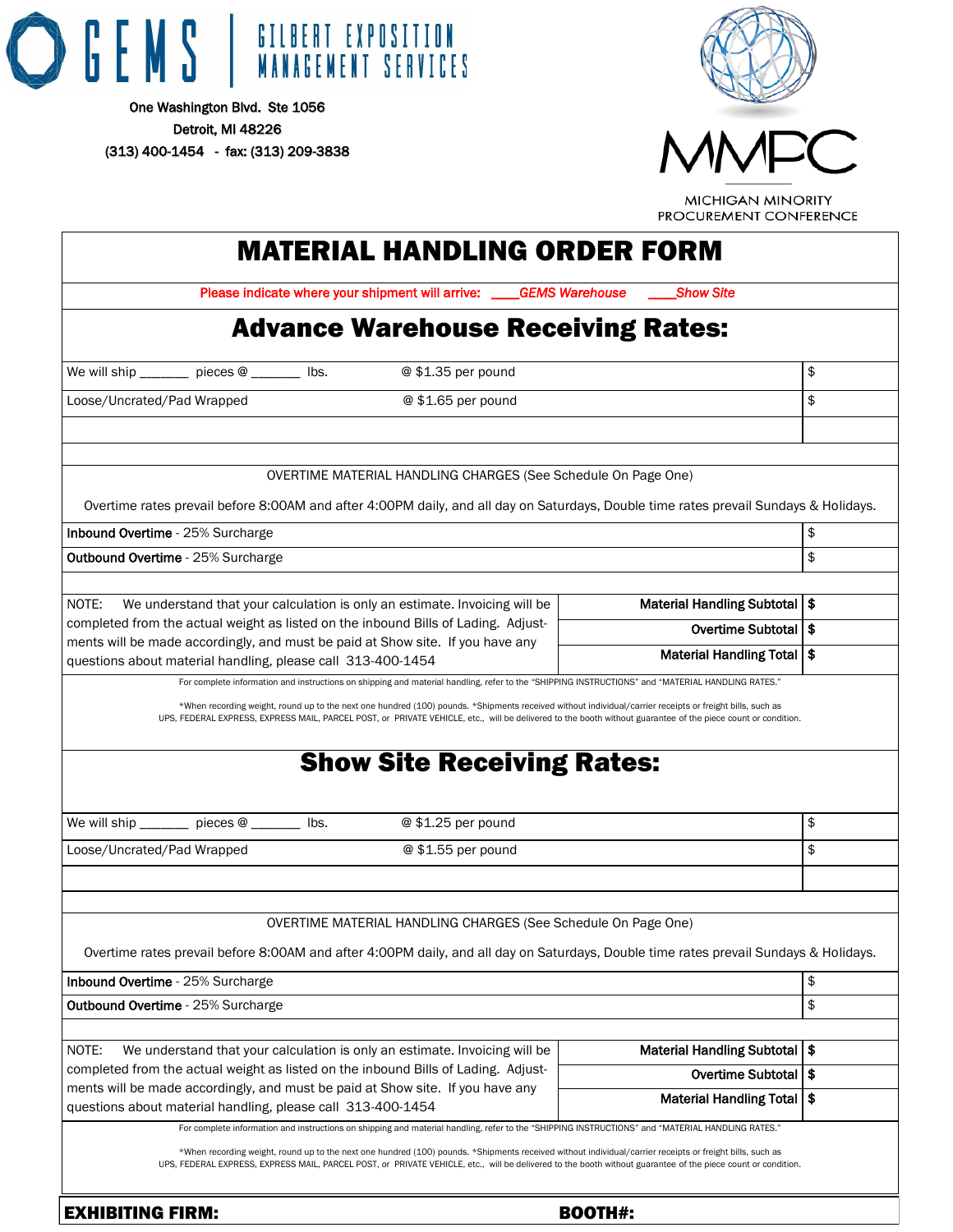



# MATERIAL HANDLING RATES

- \$100.00 per hundred weight (or fraction thereof).

- Rates are charged on actual weight of shipments per pound.

#### - Rates are calculated on a round trip basis.

-If the inbound and / or outbound receiving hours occur during overtime there will be a 25% surcharge for each occurrence.

#### SMALL PACKAGE SHIPMENTS

Shipments received without individual/carrier receipts or freight bills, such as UPS, FEDERAL EXPRESS, EXPRESS MAIL, PARCEL POST, or PRIVATE VEHICLE, etc., will be delivered to the booth without guarantee of the piece count or condition. GEMS will assume no liability for these shipments. \$55.00 per shipment will be charged for packages 25 pounds and under.

#### LABOR AND EQUIPMENT

Labor will be available for un-crating, un-skidding, assembling, positioning, leveling, dismantling, re-crating, and re-skidding machinery and/or equipment of exhibitors. Please see the "INSTALLATION AND DISMANTLING LABOR ORDER FORM" in this manual.

#### SPECIAL HANDLING

Material delivered by a carrier in such a manner that it requires additional handling, such as ground unloading, stacked or constricted space unloading, designated piece unloading, shipment integrity, alternate delivery location, loads mixed with pad wrapped material, carpet and/or pad only shipments, no documentation and shipments that require additional time, equipment or labor to unload. Federal Express, UPS, Airborne Express & DHL are included in this category due to their delivery procedures.

#### INBOUND BILL OF LADING OR DELIVERY RECEIPT

All shipments must have a Bill of Lading or delivery receipt showing number of pieces, weight and description of merchandise. The charges will be computed based on this weight. In the event that no weight is indicated on the documents presented, GEMS shall estimate the weight, and all charges will be based on these estimates. The estimates will be binding on both parties. A \$25 fee will be applied to your invoice if GEMS finds it necessary to provide this weigh scale service No adjustments will be made after the Show closes. Copies of the Bills of Lading, including pro number, should be mailed to GEMS as soon as shipments are made This will assist in tracking, if necessary.

#### EMPTY CONTAINER LABELS

Empty labels for storage of containers during the Show will be available at the Exhibitor Service Center. Affixing the labels is the sole responsibility of the exhibitor or representative. All previous labels should be removed. GEMS assumes no liability for errors to the above procedure, removal of containers with old labels, improper information or valuables stored in containers with old empty labels. Empty crates or containers will not be accessible after removal unless prior arrangements are made for accessible storage at the Exhibitor Service Center.

#### SPECIAL RATES AND SERVICES

- Steel banding is available at \$3.50 per linear foot, plus one-half hour minimum labor.
- Shrink Wrap is available at \$35.00 per pallet / skid plus one-half hour labor..
- Mobile equipment will be moved in & out of the exhibit hall on a time & material basis with a minimum \$250 charge per round trip.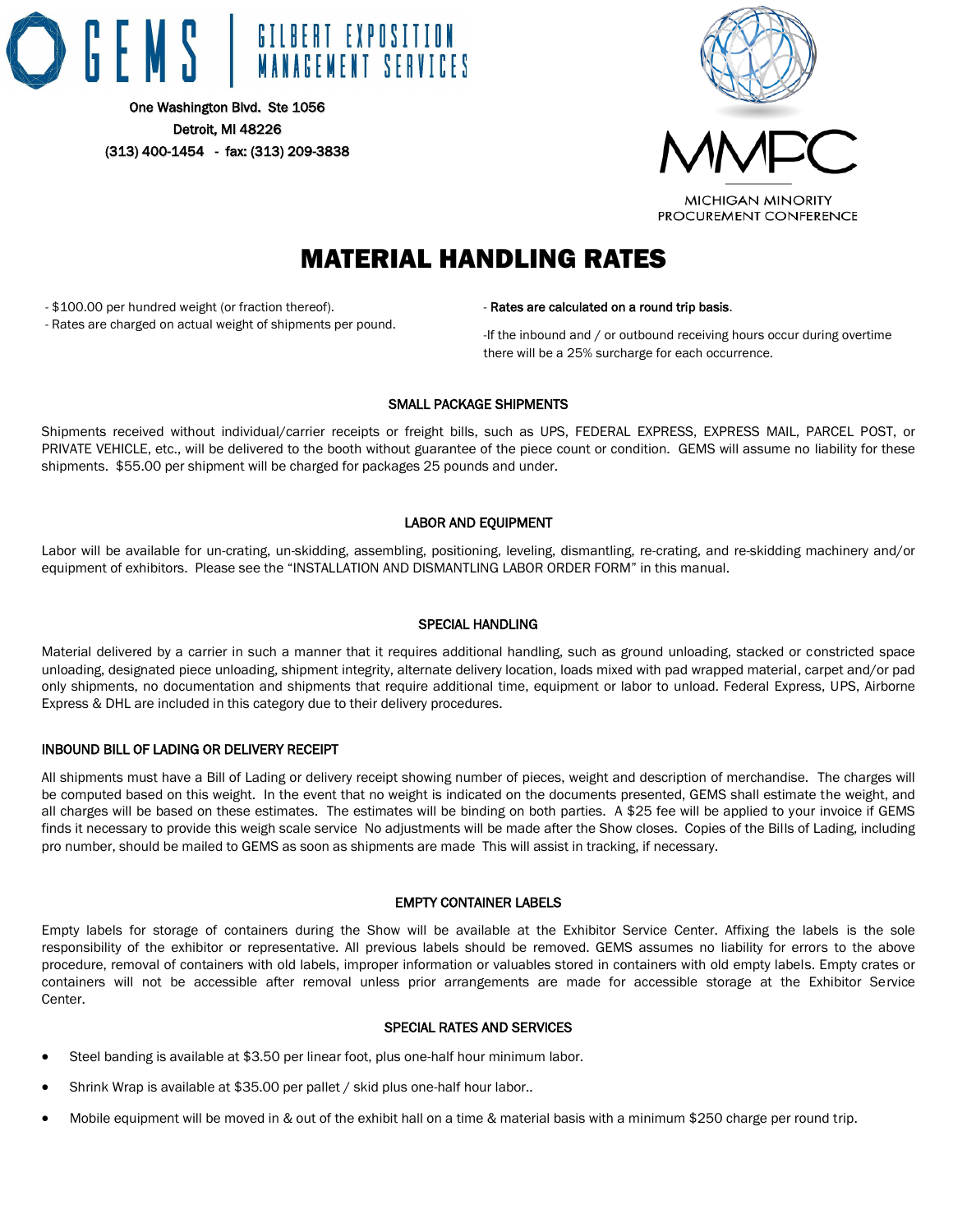



# MATERIAL HANDLING RATES

*-CONTINUED-*

#### AGREEMENT OF TERMS

The exhibitor accepts responsibility for the payment of charges in connection with the handling of shipments and guarantees payment to GEMS for the incurred services described herewith.

#### OUTBOUND SHIPPING

Each exhibitor or his representative will be expected to label his exhibit materials and furnish shipping information. Labels and Bills of Lading will be available at the Exhibitor Service Center. Previous shipping labels should be removed. GEMS accepts no responsibility for misdirected shipments as a result of old shipping labels remaining on containers. GEMS will route all shipments unless special advance arrangements are made. Exhibits and materials for which arrangements have not been made with GEMS, or which have not been removed from the exhibit area on removal day, will be transported to our warehouse, at an additional charge, to await disposition. GEMS reserves the right to route exhibit material via an alternate carrier in the event that the requested carrier fails to pick up the shipment or refuses to accept shipments within five (5) business days following the close of the Show. No liability will be assumed by GEMS as a result of such re-routing or handling. Any freight brought back to the warehouse for special pick-up will be given an additional charge.

#### SHIPMENTS RETURNED TO THE WAREHOUSE

At the close of the Show, should shipments need to be brought back for any reason, there will be an additional charge of \$100.00 per CWT for straight time and \$200.00 per CWT for overtime, with a 500 lb. minimum.

#### LIMITS OF LIABILITY

All shipments should be insured by the exhibitor from the time they leave their firm until they are returned after the Show. All exhibits or materials handled by GEMS and insured by the exhibitor are not to exceed a value of \$0.25 per pound and are not to exceed a maximum of \$50.00 per item or \$1000.00 per claim, whichever is less. GEMS and its subcontractors are not insurers. The amounts paid to GEMS are based on the value of the material handling services and are unrelated to the value of the property being handled.

GEMS and its subcontractors shall not be responsible for loss, delay or damage due to strikes, lockouts, work stoppage, fire, theft, windstorm, water, vandalism, acts of God, mysterious disappearances or other causes beyond its control, or for ordinary wear and tear in handling of equipment. GEMS and its subcontractors shall not be responsible for the materials after they have been delivered to the booth, or before they have been picked up for loading at the exhibit hall. GEMS shall not be responsible for damage to uncrated materials, materials improperly packed, or concealed damage. All Bills of Lading covering outgoing shipments, which are given to GEMS by exhibitors, will be checked at the time of pickup from the booth, at which time corrections will be made where discrepancies exist. *Furthermore, the exhibitor recognizes there may be a lapse of time between the completion of packing and the actual pickup of materials from the booth for loading onto a carrier. During such time, the materials will not be under the care or responsibility of GEMS. GEMS and its subcontractors shall not be liable to any* extent whatsoever for potential or assumed loss of profits or revenues for any collateral costs, which may make it impossible or impractical to exhibit. Same claims for loss or damage which are not submitted to GEMS within thirty (30) days of the close of the Show shall be considered waived.

No suit or action shall be brought against GEMS or its subcontractors more than one year after accrual of the cause or action thereof. In order to expedite removal of materials from the Show site, GEMS shall have the authority to change designated carriers if such carriers do not pick up on time. Where the exhibitor makes no disposition, materials will be either taken to a warehouse to await exhibitor's shipping instructions (in which case extra charges will be the responsibility of the exhibitor) or shipped to the exhibitor's address.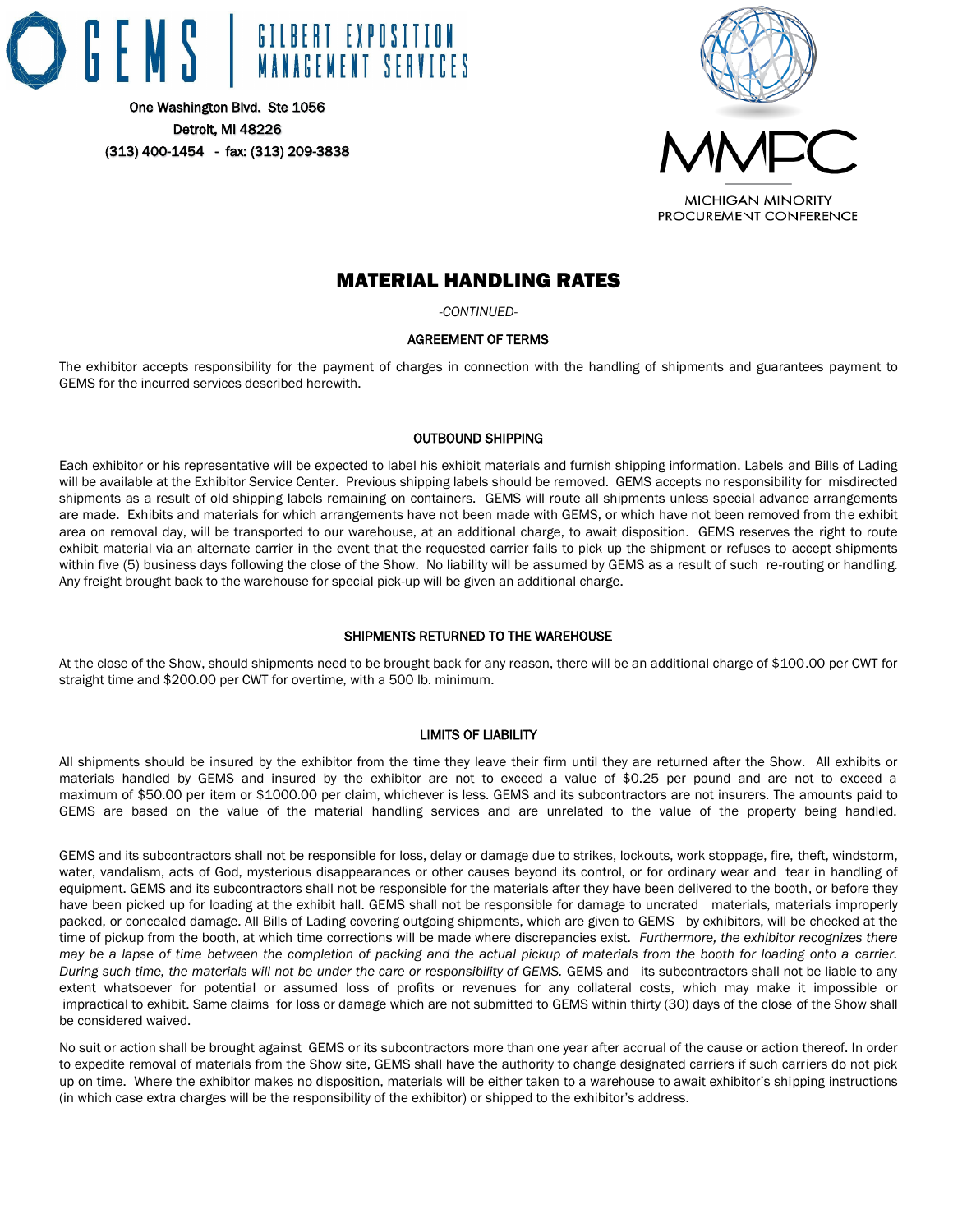



# OUTBOUND SHIPPING FORM

Exhibiting Firm: \_\_\_\_\_\_\_\_\_\_\_\_\_\_\_\_\_\_\_\_\_\_\_\_\_\_\_\_\_\_\_\_\_\_\_\_\_\_\_\_\_\_\_\_\_\_\_\_\_\_\_\_\_\_\_\_\_\_\_\_\_\_\_\_\_\_\_\_

Booth #: \_\_\_\_\_\_\_\_\_\_\_\_\_\_\_\_\_\_\_\_\_\_\_\_\_\_\_\_ Booth Size: \_\_\_\_\_\_\_\_\_\_\_\_\_\_\_\_\_\_\_\_\_\_\_\_\_\_\_\_\_\_\_\_\_\_\_\_\_

Contact Name: \_\_\_\_\_\_\_\_\_\_\_\_\_\_\_\_\_\_\_\_\_\_\_\_\_\_\_\_Phone #:\_\_\_\_\_\_\_\_\_\_\_\_\_\_\_\_\_\_\_\_\_\_\_\_\_\_\_\_\_\_\_\_\_\_\_\_\_\_

Email Address:\_\_\_\_\_\_\_\_\_\_\_\_\_\_\_\_\_\_\_\_\_\_\_\_\_\_\_\_\_\_\_\_\_\_\_\_\_\_\_\_\_\_\_\_\_\_\_\_\_\_\_\_\_\_\_\_\_\_\_\_\_\_\_\_\_\_\_\_\_\_\_\_\_\_

EACH OUTBOUND SHIPMENT WILL REQUIRE A GEMS BILL OF LADING. WE ARE HAPPY TO PREPARE THESE FOR YOU AHEAD OF TIME AND DELIVER TO YOUR BOOTH PRIOR TO SHOW CLOSE. PLEASE COMPLETE & RETURN THIS FORM VIA EMAIL / FAX OR TO THE GEMS CUSTOMER SERVICE CTR**.**

# SHIPPING INFORMATION

| SHIP TO:                                      |                  |                                                                                                                                                                                                                                |  |
|-----------------------------------------------|------------------|--------------------------------------------------------------------------------------------------------------------------------------------------------------------------------------------------------------------------------|--|
|                                               |                  | Company Name: Name and Secretary Annual Secretary Annual Secretary Annual Secretary Annual Secretary Annual Secretary Annual Secretary Annual Secretary Annual Secretary Annual Secretary Annual Secretary Annual Secretary An |  |
|                                               |                  |                                                                                                                                                                                                                                |  |
|                                               |                  | City________________________________State:__________________Zip/Postal Code:_______________________                                                                                                                            |  |
|                                               |                  | Special Instructions: experience of the state of the state of the state of the state of the state of the state of the state of the state of the state of the state of the state of the state of the state of the state of the  |  |
| BILL TO:                                      | Same as Ship to: |                                                                                                                                                                                                                                |  |
|                                               |                  |                                                                                                                                                                                                                                |  |
|                                               |                  |                                                                                                                                                                                                                                |  |
|                                               |                  | City________________________________State:__________________Zip/Postal Code:_________________                                                                                                                                  |  |
|                                               |                  | In the event that your carrier does not arrive by designated check -your freight will be Re-routed via show carrier.<br><b>METHOD OF SHIPMENT</b>                                                                              |  |
| <b>CARRIER:</b>                               |                  |                                                                                                                                                                                                                                |  |
| Carrier Name: Carrier Phone Number            |                  |                                                                                                                                                                                                                                |  |
| Select a Level of Service:                    |                  |                                                                                                                                                                                                                                |  |
| 1 Day 2 Day 3 Day Standard Ground Specialized |                  |                                                                                                                                                                                                                                |  |
| Number of Shipping Labels Needed              |                  |                                                                                                                                                                                                                                |  |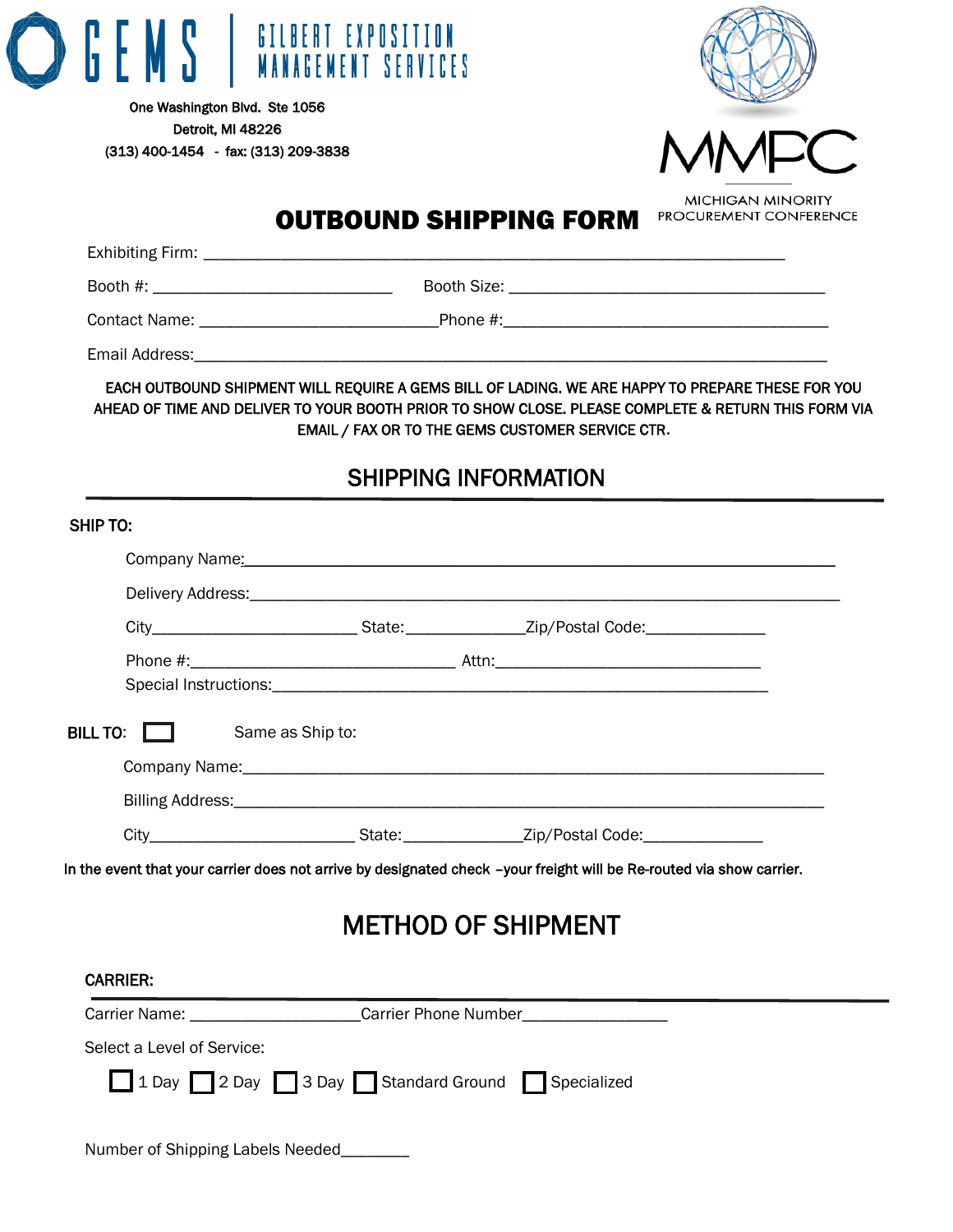

Detroit, MI 48226

(313) 400-1454 - fax: (313) 209-3838

# INSTALL & DISMANTLE LABOR

DISPLAY LABOR ( 1 HOUR MINIMUM PER WORKER )

| Description |                                 |                   |                                                                                                                                                                                                                                                                                                                                                                                                                                                                                                                                                                                                                                                                                                                                                                                                                                                                                                                                                                                                        |                                                                        |                                                                                                                                                                                                                                                                                                                                                                                                                                                                                                                                                                                                                                                                                                                                                                                                                                                      | Advance                                                                                                                       | Show site<br>\$131.50 |
|-------------|---------------------------------|-------------------|--------------------------------------------------------------------------------------------------------------------------------------------------------------------------------------------------------------------------------------------------------------------------------------------------------------------------------------------------------------------------------------------------------------------------------------------------------------------------------------------------------------------------------------------------------------------------------------------------------------------------------------------------------------------------------------------------------------------------------------------------------------------------------------------------------------------------------------------------------------------------------------------------------------------------------------------------------------------------------------------------------|------------------------------------------------------------------------|------------------------------------------------------------------------------------------------------------------------------------------------------------------------------------------------------------------------------------------------------------------------------------------------------------------------------------------------------------------------------------------------------------------------------------------------------------------------------------------------------------------------------------------------------------------------------------------------------------------------------------------------------------------------------------------------------------------------------------------------------------------------------------------------------------------------------------------------------|-------------------------------------------------------------------------------------------------------------------------------|-----------------------|
| Overtime-   |                                 |                   |                                                                                                                                                                                                                                                                                                                                                                                                                                                                                                                                                                                                                                                                                                                                                                                                                                                                                                                                                                                                        |                                                                        | 6:00 AM to 8:00 AM and 4:30 PM to 12:00 midnight Monday through Friday                                                                                                                                                                                                                                                                                                                                                                                                                                                                                                                                                                                                                                                                                                                                                                               |                                                                                                                               |                       |
|             |                                 |                   |                                                                                                                                                                                                                                                                                                                                                                                                                                                                                                                                                                                                                                                                                                                                                                                                                                                                                                                                                                                                        |                                                                        |                                                                                                                                                                                                                                                                                                                                                                                                                                                                                                                                                                                                                                                                                                                                                                                                                                                      |                                                                                                                               | \$197.50              |
|             | Double Time-                    |                   |                                                                                                                                                                                                                                                                                                                                                                                                                                                                                                                                                                                                                                                                                                                                                                                                                                                                                                                                                                                                        |                                                                        |                                                                                                                                                                                                                                                                                                                                                                                                                                                                                                                                                                                                                                                                                                                                                                                                                                                      |                                                                                                                               | \$260.00              |
|             | ٠<br>٠<br>٠<br>۰<br>٠<br>٠<br>٠ |                   | Price is per person/per hour.<br>Start time guaranteed only at start of working day.<br>When scheduling dismantle labor<br>mation with this order.                                                                                                                                                                                                                                                                                                                                                                                                                                                                                                                                                                                                                                                                                                                                                                                                                                                     | Show Site prices will apply to all labor orders placed at show site.   | One hour minimum per person - labor thereafter is charged in half $(1/2)$ hour increments.<br>Labor must be canceled in writing, 24 hours in advance to avoid a one (1) hour cancellation fee per worker.<br>GEMS supervised jobs will be completed at our discretion prior to show opening and before the hall<br>must be cleared. Please include setup plan/photo, special instructions & inbound shipping infor-                                                                                                                                                                                                                                                                                                                                                                                                                                  |                                                                                                                               |                       |
|             |                                 |                   |                                                                                                                                                                                                                                                                                                                                                                                                                                                                                                                                                                                                                                                                                                                                                                                                                                                                                                                                                                                                        | <b>INSTALLATION LABOR</b>                                              |                                                                                                                                                                                                                                                                                                                                                                                                                                                                                                                                                                                                                                                                                                                                                                                                                                                      |                                                                                                                               |                       |
| Date        | $\bullet$<br>$\bullet$          | <b>State Time</b> | No. of People<br>$\frac{1}{2}$ x<br>$\overline{\phantom{a}}$ $\overline{\phantom{a}}$ $\overline{\phantom{a}}$ $\overline{\phantom{a}}$ $\overline{\phantom{a}}$ $\overline{\phantom{a}}$ $\overline{\phantom{a}}$ $\overline{\phantom{a}}$ $\overline{\phantom{a}}$ $\overline{\phantom{a}}$ $\overline{\phantom{a}}$ $\overline{\phantom{a}}$ $\overline{\phantom{a}}$ $\overline{\phantom{a}}$ $\overline{\phantom{a}}$ $\overline{\phantom{a}}$ $\overline{\phantom{a}}$ $\overline{\phantom{a}}$ $\overline{\$<br>$\overline{\phantom{a}}$ $\overline{\phantom{a}}$ $\overline{\phantom{a}}$ $\overline{\phantom{a}}$ $\overline{\phantom{a}}$ $\overline{\phantom{a}}$ $\overline{\phantom{a}}$ $\overline{\phantom{a}}$ $\overline{\phantom{a}}$ $\overline{\phantom{a}}$ $\overline{\phantom{a}}$ $\overline{\phantom{a}}$ $\overline{\phantom{a}}$ $\overline{\phantom{a}}$ $\overline{\phantom{a}}$ $\overline{\phantom{a}}$ $\overline{\phantom{a}}$ $\overline{\phantom{a}}$ $\overline{\$ |                                                                        | GEMS Supervised Labor - Please complete the reverse side of this form.<br>Installation of your exhibit will be completed at our discretion prior to show opening.<br>The charge for this service is 30% of the total installation labor bill, with a minimum of \$45.00.<br>Exhibitor Supervised Labor (Supervisor must check in at the GEMS Service Center to pick up labor)<br>Approx. Hrs. Total Hrs. Hourly Rate<br>$\frac{1}{2}$ = $\frac{1}{2}$ = $\frac{1}{2}$ = $\frac{1}{2}$ = $\frac{1}{2}$ = $\frac{1}{2}$ = $\frac{1}{2}$<br><u> The Community of the Community of the Community of the Community of the Community of the Community of the Community of the Community of the Community of the Community of the Community of the Community of the Community of</u><br>$\sim$ 100 $\mu$ m $\sim$<br>GEMS Supervisions (30%/\$45.00)<br>Tax | <b>Estimate Cost:</b><br>$\frac{1}{2}$<br>$=$<br>$\frac{1}{2}$<br>$\frac{1}{2}$<br>$=$<br>$\frac{1}{2}$<br>$=$<br>$=$ \$ $NA$ |                       |
|             |                                 |                   |                                                                                                                                                                                                                                                                                                                                                                                                                                                                                                                                                                                                                                                                                                                                                                                                                                                                                                                                                                                                        |                                                                        | Total Installation                                                                                                                                                                                                                                                                                                                                                                                                                                                                                                                                                                                                                                                                                                                                                                                                                                   | $\frac{1}{\sqrt{2}}$                                                                                                          |                       |
|             |                                 |                   |                                                                                                                                                                                                                                                                                                                                                                                                                                                                                                                                                                                                                                                                                                                                                                                                                                                                                                                                                                                                        | <b>DISMANTLE LABOR</b>                                                 |                                                                                                                                                                                                                                                                                                                                                                                                                                                                                                                                                                                                                                                                                                                                                                                                                                                      |                                                                                                                               |                       |
|             | ٠                               |                   |                                                                                                                                                                                                                                                                                                                                                                                                                                                                                                                                                                                                                                                                                                                                                                                                                                                                                                                                                                                                        | GEMS Supervised Labor - Please complete the reverse side of this form. | Installation of your exhibit will be completed at our discretion prior to show opening.<br>The charge for this service is 30% of the total installation labor bill, with a minimum of \$45.00.<br>Exhibitor Supervised Labor (Supervisor must check in at the GEMS Service Center to pick up labor)                                                                                                                                                                                                                                                                                                                                                                                                                                                                                                                                                  |                                                                                                                               |                       |
|             |                                 |                   |                                                                                                                                                                                                                                                                                                                                                                                                                                                                                                                                                                                                                                                                                                                                                                                                                                                                                                                                                                                                        |                                                                        |                                                                                                                                                                                                                                                                                                                                                                                                                                                                                                                                                                                                                                                                                                                                                                                                                                                      |                                                                                                                               |                       |
| Date        | State Time                      |                   | No. of People                                                                                                                                                                                                                                                                                                                                                                                                                                                                                                                                                                                                                                                                                                                                                                                                                                                                                                                                                                                          | Approx. Hrs. Total Hrs.                                                | <b>Hourly Rate</b><br>$\frac{1}{1-\frac{1}{1-\frac{1}{1-\frac{1}{1-\frac{1}{1-\frac{1}{1-\frac{1}{1-\frac{1}{1-\frac{1}{1-\frac{1}{1-\frac{1}{1-\frac{1}{1-\frac{1}{1-\frac{1}{1-\frac{1}{1-\frac{1}{1-\frac{1}{1-\frac{1}{1-\frac{1}{1-\frac{1}{1-\frac{1}{1-\frac{1}{1-\frac{1}{1-\frac{1}{1-\frac{1}{1-\frac{1}{1-\frac{1}{1-\frac{1}{1-\frac{1}{1-\frac{1}{1-\frac{1}{1-\frac{1}{1-\frac{1}{1-\frac{1}{1-\frac{1}{1-\frac{1}{1-\frac{1$                                                                                                                                                                                                                                                                                                                                                                                                          | <b>Estimate Cost:</b><br>$\mathfrak{S}$ and $\mathfrak{S}$                                                                    |                       |
|             |                                 |                   |                                                                                                                                                                                                                                                                                                                                                                                                                                                                                                                                                                                                                                                                                                                                                                                                                                                                                                                                                                                                        |                                                                        | $\frac{1}{2}$ = $\frac{1}{2}$ = $\frac{1}{2}$ = $\frac{1}{2}$ = $\frac{1}{2}$ = $\frac{1}{2}$ = $\frac{1}{2}$                                                                                                                                                                                                                                                                                                                                                                                                                                                                                                                                                                                                                                                                                                                                        | $\mathfrak s$                                                                                                                 |                       |
|             |                                 |                   | —————————————— X                                                                                                                                                                                                                                                                                                                                                                                                                                                                                                                                                                                                                                                                                                                                                                                                                                                                                                                                                                                       |                                                                        | <u> The Community of the Community of the Community of the Community of the Community of the Community of the Community of the Community of the Community of the Community of the Community of the Community of the Community of</u>                                                                                                                                                                                                                                                                                                                                                                                                                                                                                                                                                                                                                 | $=$<br>$\frac{1}{2}$                                                                                                          |                       |
|             |                                 |                   |                                                                                                                                                                                                                                                                                                                                                                                                                                                                                                                                                                                                                                                                                                                                                                                                                                                                                                                                                                                                        |                                                                        | GEMS Supervisions (30%/\$45.00)                                                                                                                                                                                                                                                                                                                                                                                                                                                                                                                                                                                                                                                                                                                                                                                                                      | $=$<br>$\frac{1}{2}$                                                                                                          |                       |
|             |                                 |                   |                                                                                                                                                                                                                                                                                                                                                                                                                                                                                                                                                                                                                                                                                                                                                                                                                                                                                                                                                                                                        |                                                                        | Tax                                                                                                                                                                                                                                                                                                                                                                                                                                                                                                                                                                                                                                                                                                                                                                                                                                                  | $=$ \$ $NA$                                                                                                                   |                       |
|             |                                 |                   |                                                                                                                                                                                                                                                                                                                                                                                                                                                                                                                                                                                                                                                                                                                                                                                                                                                                                                                                                                                                        |                                                                        | Total Dismantle                                                                                                                                                                                                                                                                                                                                                                                                                                                                                                                                                                                                                                                                                                                                                                                                                                      | $=$ \$                                                                                                                        |                       |

**MICHIGAN MINORITY** PROCUREMENT CONFERENCE

# BOOTH#: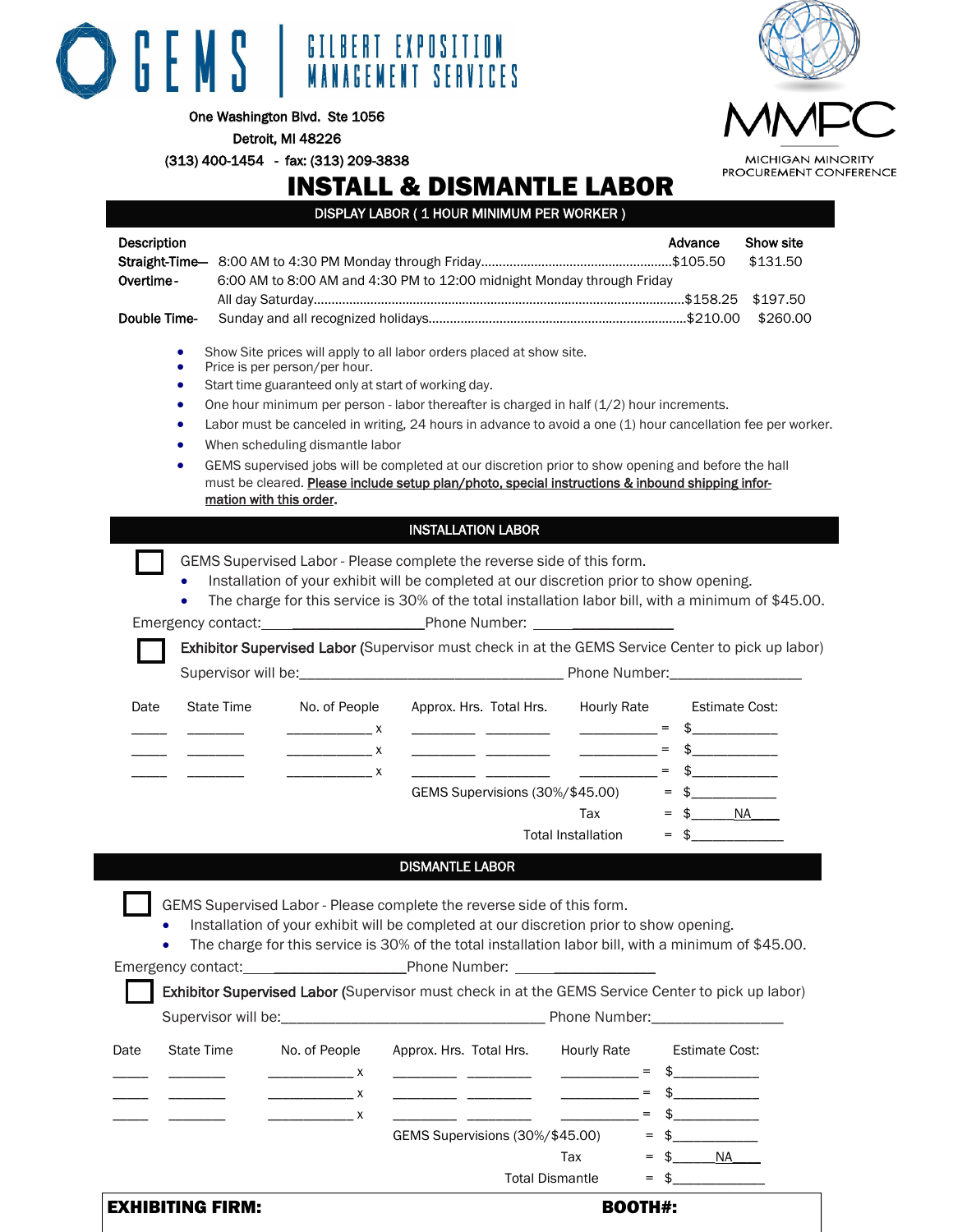# GEMS | GILBERT EXPOSITION

One Washington Blvd. Ste 1056 Detroit, MI 48226 (313) 400-1454 - fax: (313) 209-3838



# **INTENT TO USE NON-OFFICIAL CONTRACTORS** PROCUREMENT CONFERENCE

# NON-OFFICIAL CONTRACTORS' RULES & REGULATIONS

Gilbert Exposition Management, Inc. (GEMS), has been selected as the Official Service Contractor and must be used for all material handling, furniture rental, signs, rigging, cleaning, and installation and dismantling of decorations.

*A NON-OFFICIAL CONTRACTOR IS*: Any individual who is not a full-time permanent employee of an exhibiting firm, who is providing a service to an exhibitor on-site, and does not represent one or more of the official contractors.

- 1. Each representative on a Non-Official Contractor must physically pick up, in person, an "Exhibit Crew" badge at the GEMS Exhibitor Service Center. If a representative of a Non-Official Contractor does not have any identification which verifies his/her employment by a Non-Official Contractor he/she must be accompanied to the GEMS exhibitor Service Center by a representative who has verifying identification.
- 2. These services shall not compete with existing labor regulations or contracts, and in fulfilling his obligations, the representative of a Non-Official Contractor shall adhere to the regulations set up by the hall and Show management regarding entrance.
- 3. The representative of a Non-Official Contractor shall have a true and valid order for service from an Exhibitor in advance of the move-in date and shall not solicit business on the Show floor.
- 4. The representative of a Non-Official Contractor will share with the Official Service Contractor all reasonable costs related to his operation, including overtime pay for stewards, restoration of exhibit space to its initial condition, etc.

It is the responsibility of the Exhibitor to see that each representative of a Non-Official Contractor abides by the *Official Rules & Regulations* of this Exposition.

#### A NON-OFFICIAL CONTRACTOR IS:

Any individual who is not a full-time permanent employee of an exhibiting firm, who is providing a service to an exhibitor on-site at the Show facility and does not represent on or more of the official contractors.

- 1. Exhibitors who choose to use a Non-Official Contractor must complete and sign this form. It must be received at Gilbert Exposition Management Services, Inc. (GEMS), no later than the Deadline Date. NO EXTENSIONS OR EXCEPTIONS WILL BE GRANTED AFTER THE OFFICIAL PUBLISHED DEADLINE.
- 2. The Non-Official Contractor must provide GEMS with a copy of valid "Certificate of Insurance." This certificate must be received no later than the deadline date. NO EXTENSIONS OR EXCEPTIONS WILL BE GRANTED AFTER THE OFFICIAL PUBLISHED DEADLINE.
- 3. Failure to provide GEMS with items 1 and 2 above will result in said firms being required to hire installation and dismantling labor from GEMS. Non-Official Contractors will be able to provide supervision only.

All representatives of the Non-Official Contractor must obtain an "Exhibit Crew" badge at the GEMS Exhibitor Service Center.

#### IMPORTANT: It is the responsibility of each Exhibiting Firm who is utilizing a Non-Official Contractor to complete and return the following forms to GEMS no later than July 23, 2022

- "INTENT TO USE NON-OFFICIAL CONTRACTORS" form, which is located on the following page of this manual.
- Liability "Certificate of Insurance" form which names Gilbert Exposition Management, Inc. (GEMS), as additionally insured for each Non-Official Contractor firm being utilized. (Note: The exhibitor-appointed contractor must maintain at least \$1 million in Employer's Liability, General Liability, Automobile Liability & Worker's Compensation as required in the state the exposition is located.)

If both the "INTENT TO USE NON-OFFICIAL CONTRACTORS" form and "CERTIFICATE OF INSURANCE" are not supplied to GEMS by July 23, 2022, then any representative of the Exhibiting Firm or Non-Official Contractor will be required to order labor from GEMS.

|                                       | <b>NOTIFICATION DEADLINE: JULY 23, 2022</b>                                |             |  |
|---------------------------------------|----------------------------------------------------------------------------|-------------|--|
| <b>EXHIBITING FIRM:</b>               | BOOTH #:                                                                   |             |  |
| <b>LAUTHORIZED NAME AND TITLE:</b>    |                                                                            |             |  |
| <b>LAUTHORIZED SIGNATURE:</b>         |                                                                            |             |  |
|                                       |                                                                            |             |  |
| FULL NAME OF NON-OFFICIAL CONTRACTOR: |                                                                            |             |  |
| COMPLETE ADDRESS:                     |                                                                            |             |  |
| CITY:                                 | STATE:                                                                     | ZIP CODE:   |  |
| <b>AUTHORIZED NAME AND TITLE:</b>     |                                                                            |             |  |
| <b>AUTHORIZED SIGNATURE:</b>          | PHONE NUMBER:                                                              | FAX NUMBER: |  |
|                                       |                                                                            |             |  |
|                                       | NON-OFFICIAL CONTRACTOR "SHOW SITE" REPRESENTATIVE (if not same as above): |             |  |
| I DIRECT PHONE NUMBER:                | TYPE OF SERVICE TO BE PERFORMED:                                           |             |  |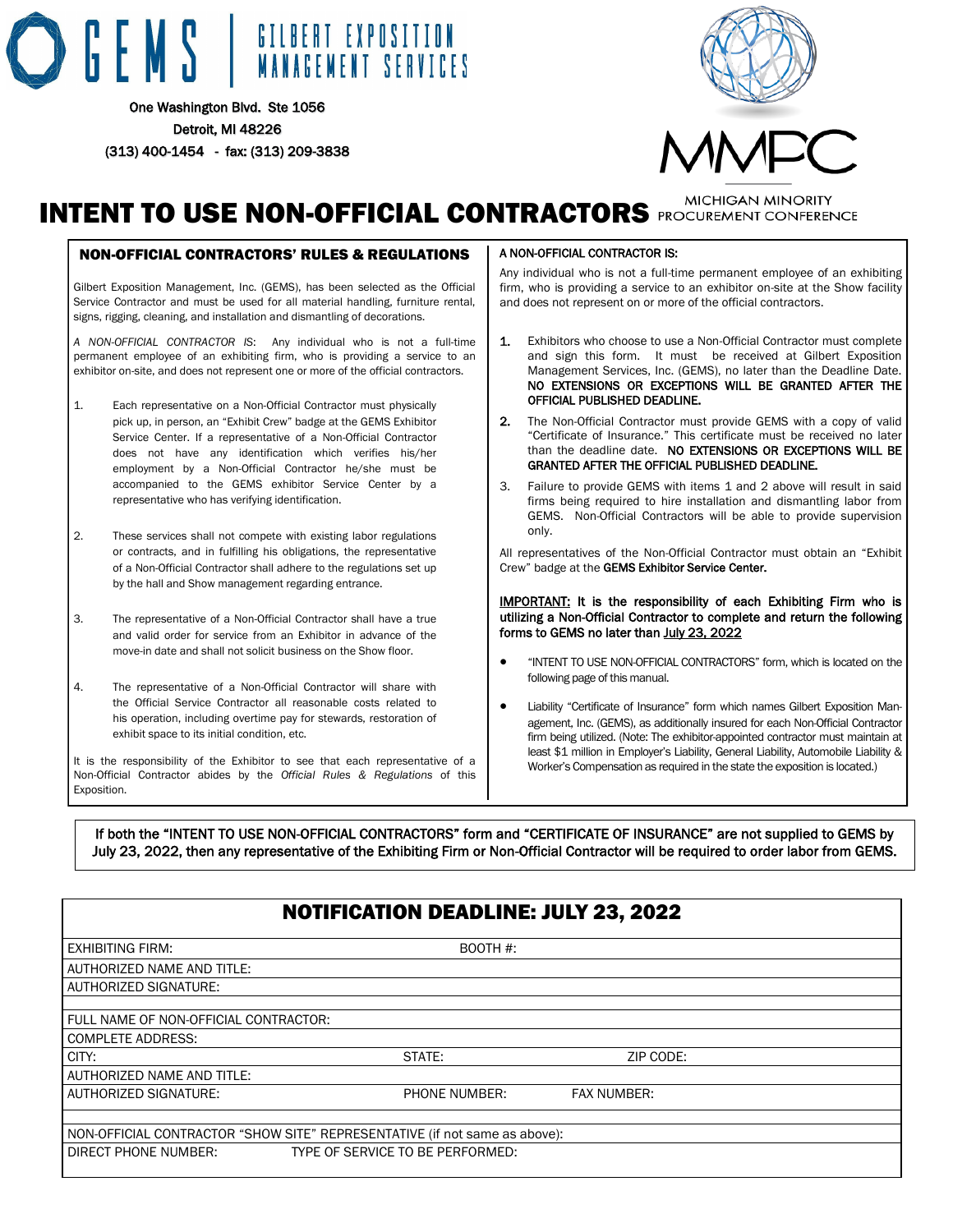



# PROCUREMENT CONFERENCE STANDARD FURNISHINGS & ACCESSORIES CHAIRS AND ACCESSORIES Quantity Description Discount Price Standard Price Total Padded Black Side Chair **\$62.75** \$80.00 \$ Padded Black Bar Stool **\$120.00** \$120.00 \$135.00 \$ Literature Stand \$150.00 \$175.00 \$175.00 Waste Basket \$20.50 \$35.00 \$ Easel, Chrome **\$46.00** \$46.00 \$65.00 \$ Tack Board \$150.00 \$175.00 \$ 42" High Round Café Table  $$175.00$  \$210.00  $$$ 880.00 \$65.00 | \$80.00 \$965.00 \$ SPECIAL DRAPERY BACKGROUNDS—Ordered In 10' Increments Indicate Color: \_\_\_Red \_\_\_Blue \_\_\_Black \_\_\_Sky Blue \_\_\_Grey \_\_\_White Quantity Description Discount Price Standard Price Total 3' Drapery Installed, per linear foot  $$9.25$   $$13.75$   $$$ 8' Drapery Installed, per linear foot \$12.00 \$18.25 \$ DRAPED DISPLAY TABLES—30" High x 24" Wide Indicate Color: \_\_\_Red \_\_\_Blue \_\_\_Black \_\_\_Sky Blue \_\_\_Silver \_\_\_White \_\_\_Green \_\_\_Burgundy Quantity Description **Discount Price Standard Price** Standard Price Total 4' Draped \$100.75 \$120.50 \$ 6' Draped \$120.25 \$140.50 \$ 8' Draped \$140.25 \$154.50 \$ 4th Side Draped  $$25.00$   $$32.50$   $$$ DRAPED DISPLAY COUNTERS—42" High x 24" Wide Indicate Color: \_\_\_Red \_\_\_Blue \_\_\_Black \_\_\_Sky Blue \_\_\_Silver \_\_\_White \_\_\_Green \_\_\_Burgundy Quantity Description **Discount Price Standard Price** Standard Price Total 4' Draped \$105.75 \$129.25 \$ 6' Draped \$128.75 \$147.00 \$ 8' Draped \$140.25 \$162.75 \$ 4th Side Draped **\$25.00** \$32.50 \$32.50 \$ TABLE RISERS AND DRAPING Indicate Color: \_\_\_Red \_\_\_Blue \_\_\_Black \_\_\_Sky Blue \_\_\_Silver \_\_\_White \_\_\_Green \_\_\_Burgundy Quantity Description Discount Price Standard Price Total 4' x 10" x 12" Draped  $\frac{1}{3}$  s 35.25  $\frac{1}{3}$  \$47.50  $\frac{1}{3}$  $6' \times 10'' \times 12''$  Draped  $$45.00$  \$60.75 \$ 8' x 10" x 12" Draped  $\frac{1}{3}$  state  $\frac{1}{3}$  x 10" x 12" Draped  $\frac{1}{3}$ FOR ANY ADDITIONAL FURNISHINGS NOT LISTED ABOVE, PLEASE CONTACT Subtotal \$ YOUR PROJECT MANAGER AT GEMS FOR ORDERING AND PRICING DETAILS. Tax  $@$  6.0% \$ **EXHIBITING FIRM:** Total  $\parallel \mathcal{S}$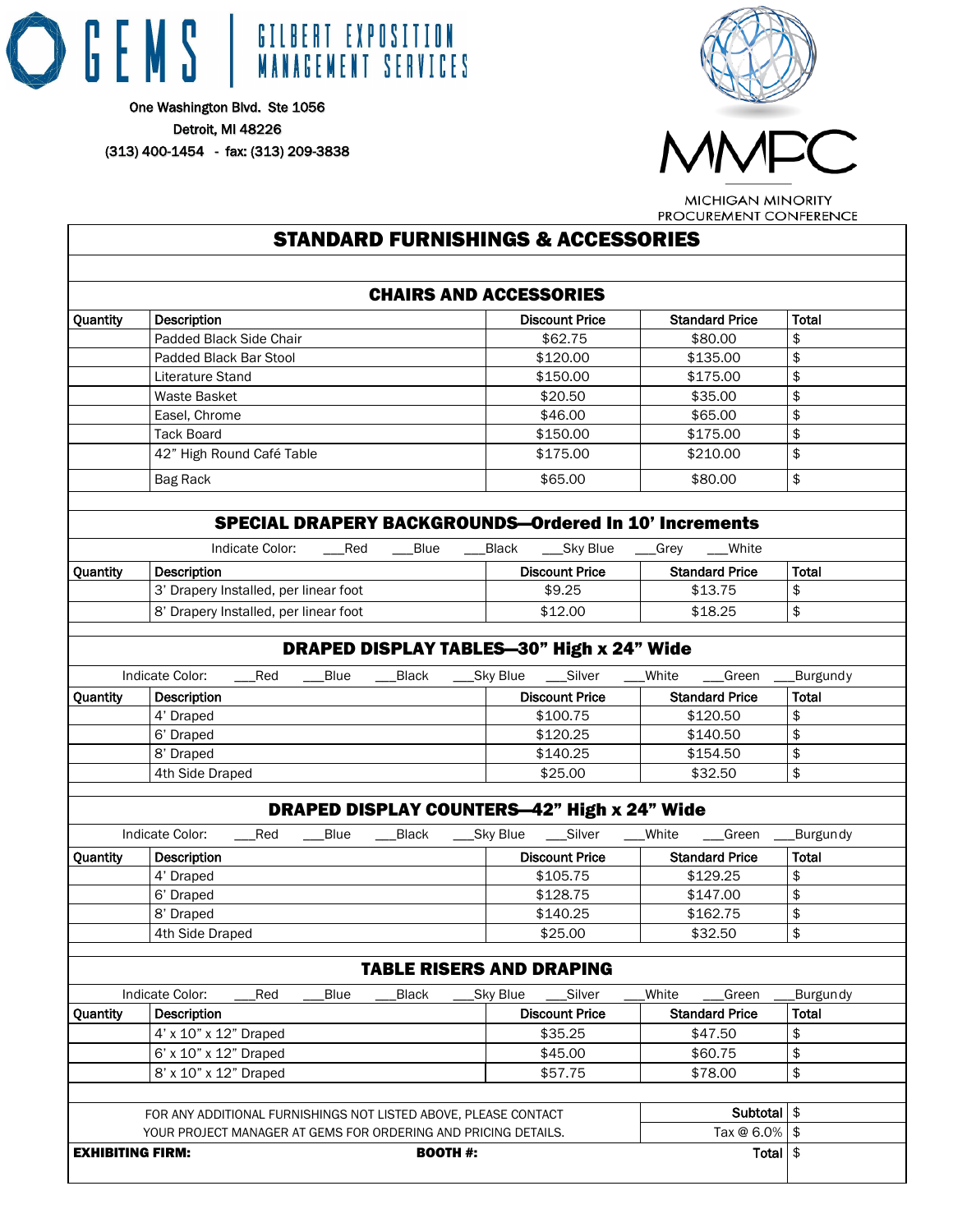

One Washington Blvd. Ste 1056 Detroit, MI 48226

(313) 400-1454 - fax: (313) 209-3838

 $\Gamma$ 

**MICHIGAN MINORITY** PROCUREMENT CONFERENCE

|          | <b>SPECIALITY FURNITURE</b>          |                       |                       |       |  |  |
|----------|--------------------------------------|-----------------------|-----------------------|-------|--|--|
| Quantity | Description                          | <b>Discount Price</b> | <b>Standard Price</b> | Total |  |  |
|          | <b>POWERED FURNITURE</b>             |                       |                       |       |  |  |
|          | Naples Chair, Powered                | \$525.00              | \$603.75              | \$    |  |  |
|          | Naples Loveseat, Powered             | \$685.00              | \$787.75              | \$    |  |  |
|          | Naples Sofa, Powered                 | \$835.00              | \$960.25              | \$    |  |  |
|          | Black Sydney Cocktail, Powered       | \$305.00              | \$350.75              | \$    |  |  |
|          | White Sydney Cocktail Table, Powered | \$305.00              | \$350.75              | \$    |  |  |
|          | Wireless Charging Table, Powered     | \$365.00              | \$419.75              | \$    |  |  |
|          | Ventura Communal Cafe Table, Powered | \$489.00              | \$562.35              | \$    |  |  |
|          | Ventura Communal Bar Table, Powered  | \$635.00              | \$730.25              | \$    |  |  |
|          | 5' Table, Powered                    | \$479.00              | \$550.85              | \$    |  |  |
|          | 8' Table, Powered                    | \$921.00              | \$1059.15             | \$    |  |  |
|          | 10' Table, Powered                   | \$921.00              | \$1059.15             | \$    |  |  |
|          | <b>SOFA SEATING</b>                  |                       |                       |       |  |  |
|          | Allegro Chair                        | \$419.00              | \$481.85              | \$    |  |  |
|          | Allegro Sofa                         | \$590.00              | 678.50                | \$    |  |  |
|          | Fairfax Sofa                         | \$410.00              | \$417.50              | \$    |  |  |
|          | Fairfax Chair                        | \$295.00              | \$339.25              | \$    |  |  |
|          | Key Largo Chair                      | \$265.00              | \$304.75              | \$    |  |  |
|          | Key Largo Loveseat                   | \$309.00              | \$355.35              | \$    |  |  |
|          | Key Largo Sofa                       | \$40900               | \$470.35              | \$    |  |  |
|          | Naples Chair                         | \$495.00              | \$569.25              | \$    |  |  |
|          | Naples Loveseat                      | \$590.00              | \$678.50              | \$    |  |  |
|          | Naples Sofa                          | \$710.00              | \$816.50              | \$    |  |  |
|          | Valencia Sofa                        | \$379.00              | \$435.85              | \$    |  |  |
|          | Valencia Chair                       | \$255.00              | \$293.25              | \$    |  |  |
|          | Palm Beach Sofa                      | \$565.00              | \$649.75              | \$    |  |  |
|          | Baja Sofa                            | \$715.00              | \$822.25              | \$    |  |  |
|          | Baja Loveseat                        | \$659.00              | \$757.85              | \$    |  |  |
|          | Baja Chair                           | \$449.00              | \$516.35              | \$    |  |  |
|          | <b>Sterling Chair</b>                | \$616.00              | \$708.40              | \$    |  |  |
|          | <b>Sterling Sofa</b>                 | \$898.00              | \$1032.70             | \$    |  |  |
|          | CASUAL SEATING                       |                       |                       |       |  |  |
|          | La Brea Swivel Chair                 | \$350.00              | \$402.50              | \$    |  |  |
|          | White Madrid Chair                   | \$545.00              | \$626.75              | \$    |  |  |
|          | Wentworth Swivel                     | \$275.00              | \$316.25              | \$    |  |  |
|          | Swanson Swivel Chair                 | \$305.00              | \$350.75              | \$    |  |  |
|          | Meeting Chair (white)                | \$239.00              | \$274.85              | \$    |  |  |
|          | <b>Black Brewer Chair</b>            | \$145.00              | \$166.75              | \$    |  |  |
|          | Red Blade Chair                      | \$59.00               | \$67.85               | \$    |  |  |
|          | Sky Blue Blade Chair                 | \$59.00               | \$67.85               | \$    |  |  |
|          | Christopher Chair                    | \$95.00               | \$109.25              | \$    |  |  |
|          | Duet Stack Chair                     | \$60.00               | \$69.00               | \$    |  |  |
|          | Laguna Chair, Maple/Chrome           | \$119.00              | \$136.85              | \$    |  |  |
|          | Lucent Chair                         | \$149.00              | \$171.35              | \$    |  |  |
|          | Marina Chair, Black Vinyl            | \$125.00              | \$143.75              | \$    |  |  |
|          | Marina Chair, Brown Fabric           | \$125.00              | \$143.75              | \$    |  |  |
|          | Marina Chair, Ocean Blue Fabric      | \$125.00              | \$143.75              | \$    |  |  |
|          | <b>EXHIBITING FIRM:</b>              | <b>BOOTH#:</b>        |                       |       |  |  |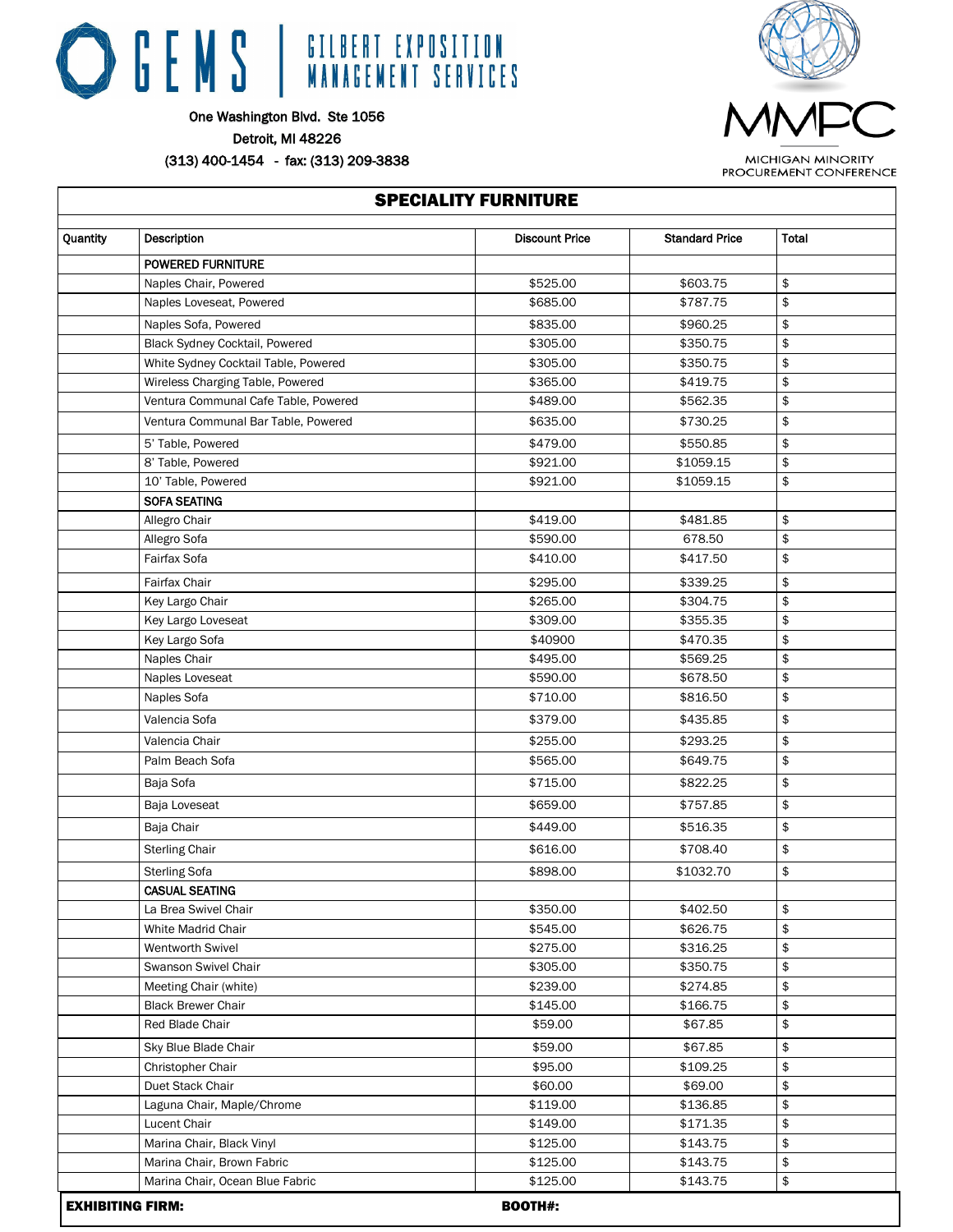

One Washington Blvd. Ste 1056

Detroit, MI 48226

(313) 400-1454 - fax: (313) 209-3838

Г



**MICHIGAN MINORITY** PROCUREMENT CONFERENCE

| <b>SPECIALITY FURNITURE</b> |                                                 |                       |                       |              |  |  |
|-----------------------------|-------------------------------------------------|-----------------------|-----------------------|--------------|--|--|
| Quantity                    | Description                                     | <b>Discount Price</b> | <b>Standard Price</b> | <b>Total</b> |  |  |
|                             | Atherton Chair, Brown Leather                   | \$463.00              | \$532.45              | \$           |  |  |
|                             | Bowery Chair, Ochre Fabric                      | \$434.00              | \$499.10              | \$           |  |  |
|                             | Century Chair, Gray Velvet                      | \$442.00              | \$508.30              | \$           |  |  |
|                             | Lena Chair, Moss Green Leather                  | \$390.00              | \$448.50              | \$           |  |  |
|                             | Marina Cahir, White Vinyl                       | \$125.00              | \$143.75              | \$           |  |  |
|                             | Marina Chair, Red Fabric                        | \$125.00              | \$143.75              | \$           |  |  |
|                             | Malba Chair, Gray                               | \$90.00               | \$103.50              | \$           |  |  |
|                             | Malba Chair, Green                              | \$90.00               | \$103.50              | \$           |  |  |
|                             | Razor Armless Chair                             | \$70.00               | \$80.50               | \$           |  |  |
|                             | Rustique Chair w/ arms                          | \$125.00              | \$143.75              | \$           |  |  |
|                             | Syntax Chair, Black / Chrome                    | \$170.00              | \$195.50              | \$           |  |  |
|                             | Zenith Chair, White / Chrome                    | \$139.00              | \$159.85              | \$           |  |  |
|                             | Montreal Chair, Blue                            | \$477.00              | \$548.55              | \$           |  |  |
|                             | Pasadena Chair                                  | \$268.00              | \$308.20              | \$           |  |  |
|                             | <b>OTTOMANS</b>                                 |                       |                       |              |  |  |
|                             | Beverly Bench Ottoman, Black Vinyl              | \$325.00              | \$373.75              | \$           |  |  |
|                             | Beverly Bench Ottoman, Brown Fabric             | \$325.00              | \$373.75              | \$           |  |  |
|                             | Beverly Bench Ottoman, Gray Fabric              | \$325.00              | \$373.75              | \$           |  |  |
|                             | Beverly Bench Ottoman, Linen Fabric             | \$325.00              | \$373.75              | \$           |  |  |
|                             | Beverly Bench Ottoman, Ocean Blue               | \$325.00              | \$373.75              | \$           |  |  |
|                             | Beverly Bench Ottoman, Red Fabric               | \$325.00              | \$373.75              | \$           |  |  |
|                             | Beverly Bench Ottoman, White Vinyl              | \$325.00              | \$373.75              | \$           |  |  |
|                             | Beverly Small Bench Ottoman, Black Vinyl        | \$239.00              | \$274.85              | \$           |  |  |
|                             | Beverly Small Bench Ottoman, Ocean Blue Fabric  | \$239.00              | \$274.85              | \$           |  |  |
|                             | Beverly Small Bench Ottoman, Brown Fabric       | \$239.00              | \$274.85              | \$           |  |  |
|                             | Beverly Small Bench Ottoman, Olive Green Fabric | \$239.00              | \$274.85              | \$           |  |  |
|                             | Beverly Small Bench Ottoman, Gray Fabric        | \$239.00              | \$274.85              | \$           |  |  |
|                             | Beverly Small Bench Ottoman, Linen Fabric       | \$239.00              | \$274.85              | \$           |  |  |
|                             | Beverly Small Bench Ottoman, Lavender Fabric    | \$239.00              | \$274.85              | \$           |  |  |
|                             | Beverly Small Bench Ottoman, Orange Fabric      | \$239.00              | \$274.85              | \$           |  |  |
|                             | Beverly Small Bench Ottoman, Red Fabric         | \$239.00              | \$274.85              | \$           |  |  |
|                             | Beverly Small Bench Ottoman, White Vinyl        | \$239.00              | \$274.85              | \$           |  |  |
|                             | Beverly Small Bench Ottoman, Yellow Fabric      | \$239.00              | \$274.85              | \$           |  |  |
|                             | <b>Endless Curved Ottoman</b>                   | \$355.00              | \$408.25              | \$           |  |  |
|                             | Endless Square Ottoman                          | \$305.00              | \$350.75              | \$           |  |  |
|                             | Marche Swivel, Black Vinyl                      | \$239.00              | \$274.85              | \$           |  |  |
|                             | Marche Swivel, Blue Fabric                      | \$239.00              | \$274.85              | \$           |  |  |
|                             | Marche Swivel, Distressed Brown Vinyl           | \$239.00              | \$274.85              | \$           |  |  |
|                             | Marche Swivel, Forest Green Vinyl               | \$239.00              | \$274.85              | \$           |  |  |
|                             | Marche Swivel, Gray Fabric                      | \$239.00              | \$274.85              | \$           |  |  |
|                             | Marche Swivel, Ivory Faux Sheep Fur             | \$239.00              | \$274.85              | \$           |  |  |
|                             | Marche Swivel, Linen Fabric                     | \$239.00              | \$274.85              | \$           |  |  |
|                             | Marche Swivel, Meadow Green Fabric              | \$239.00              | \$274.85              | \$           |  |  |
|                             | Marche Swivel, Orange Fabric                    | \$239.00              | \$274.85              | \$           |  |  |
|                             | Marche Swivel, Pear Yellow Fabric               | \$239.00              | \$274.85              | \$           |  |  |
|                             | Marche Swivel, Plum Fabric                      | \$239.00              | \$274.85              | \$           |  |  |
|                             | Marche Swivel, Raspberry Fabric                 | \$239.00              | \$274.85              | \$           |  |  |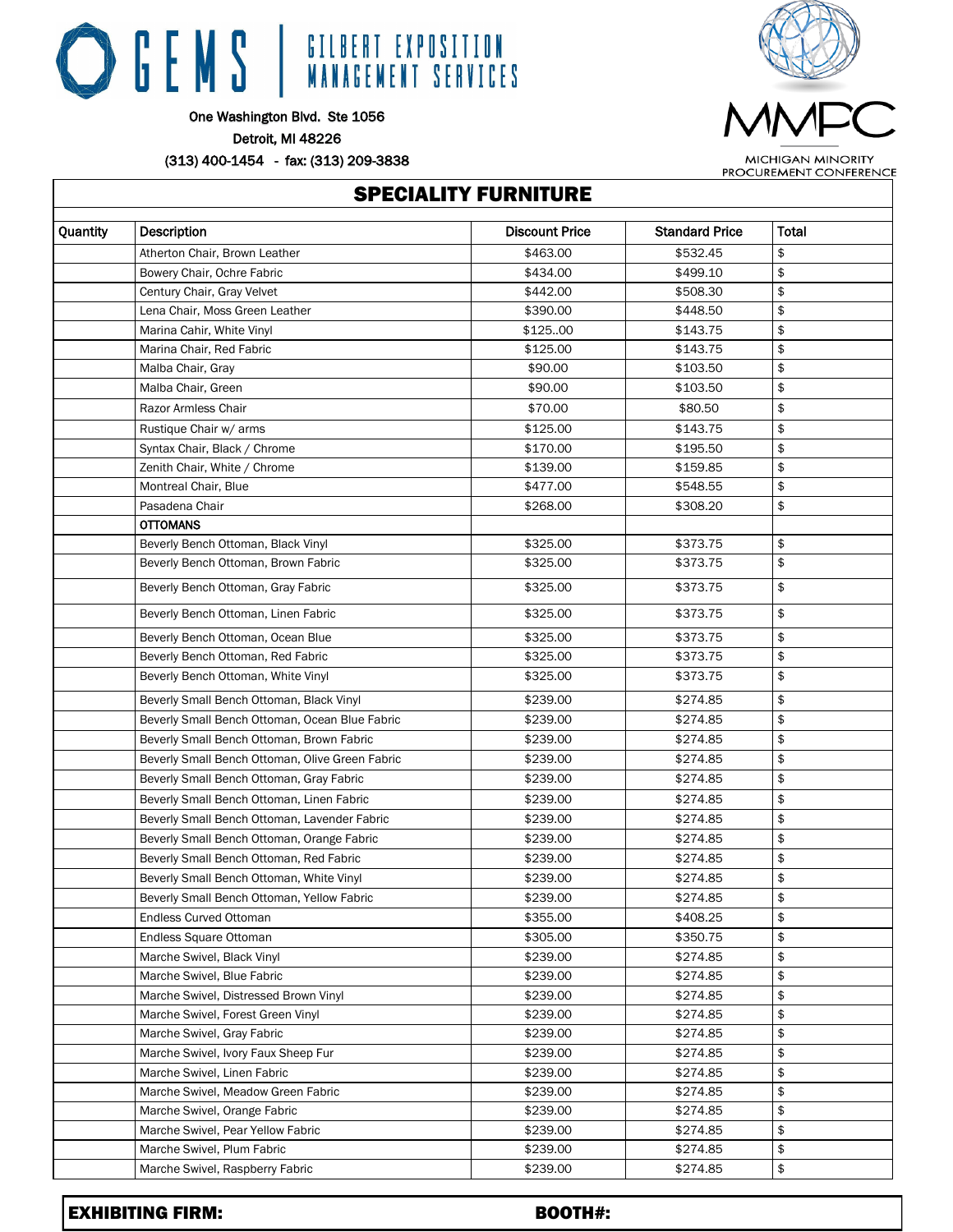

 $\overline{1}$ 



MICHIGAN MINORITY PROCUREMENT CONFERENCE

| Quantity | Description                            | <b>Discount Price</b> | <b>Standard Price</b> | Total |  |
|----------|----------------------------------------|-----------------------|-----------------------|-------|--|
|          | Marche Swivel, Red Fabric              | \$160.00              | \$184.00              | \$    |  |
|          | Marche Swivel, Rose Quartz Fabric      | \$160.00              | \$184.00              | \$    |  |
|          | Marche Swivel, Teal Velvet             | \$160.00              | \$184.00              | \$    |  |
|          | Marche Swivel, White Vinyl             | \$160.00              | \$184.00              | \$    |  |
|          | Vibe Cube Ottoman-Red                  | \$119.00              | \$136.85              | \$    |  |
|          | Vibe Cube Ottoman-Silver Vinyl         | \$119.00              | \$136.85              | \$    |  |
|          | Vibe Cube Ottoman-Spice Orange         | \$119.00              | \$136.85              | \$    |  |
|          | Vibe Cube Ottoman-Steel Blue Vinyl     | \$119.00              | \$136.85              | \$    |  |
|          | Vibe Cube Ottoman-Taupe Vinyl          | \$119.00              | \$136.85              | \$    |  |
|          | Vibe Cube Ottoman-White Vinyl          | \$119.00              | \$136.85              | \$    |  |
|          | Vibe Cube Ottoman-Yellow               | \$119.00              | \$136.85              | \$    |  |
|          | Vibe Cube Ottoman-Black Vinyl          | \$119.00              | \$136.85              | \$    |  |
|          | Vibe Cube Ottoman-Blue                 | \$119.00              | \$136.85              | \$    |  |
|          | Vibe Cube Ottoman-Citrus Green Vinyl   | \$119.00              | \$136.85              | \$    |  |
|          | Vibe Cube Ottoman-Desert Rose Vinyl    | \$119.00              | \$136.85              | \$    |  |
|          | Vibe Cube Ottoman-Green                | \$119.00              | \$136.85              | \$    |  |
|          | Vibe Cube Ottoman-Orange               | \$119.00              | \$136.85              | \$    |  |
|          | Vibe Cube Ottoman-Purple Vinyl         | \$119.00              | \$136.85              | \$    |  |
|          | <b>ACCENT TABLES</b>                   |                       |                       |       |  |
|          | Alondra Cocktail Table, Glass / Chrome | \$279.00              | \$320.85              | \$    |  |
|          | Alondra Cocktail Table, Wood/Chrome    | \$279.00              | \$320.85              | \$    |  |
|          | Alondra End Table, Glass / Chrome      | \$200.00              | \$230.00              | \$    |  |
|          | Alondra End Table, Wood / Chrome       | \$200.00              | \$230.00              | \$    |  |
|          | Aura Round Table                       | \$125.00              | \$143.75              | \$    |  |
|          | Chrome Geo Cocktail Table with Glass   | \$235.00              | \$270.25              | \$    |  |
|          | Geo Cocktail Table, Wood / Black       | \$235.00              | \$270.25              | \$    |  |
|          | Chrome Geo End Table with Glass        | \$210.00              | \$241.50              | \$    |  |
|          | Geo End Table, Wood / Black            | \$210.00              | \$241.50              | \$    |  |
|          | Regis Bench / Table                    | \$249.00              | \$286.35              | \$    |  |
|          | Regis End Table                        | \$175.00              | \$201.25              | \$    |  |
|          | Silverado Cocktail Table with Glass    | \$240.00              | \$276.00              | \$    |  |
|          | Silverado End Table with Glass         | \$220.00              | \$253.00              | \$    |  |
|          | Mesa End Table, Black Top              | \$109.00              | \$125.35              | \$    |  |
|          | Mesa End Table, Glass Top              | \$109.00              | \$125.35              | \$    |  |
|          | Mesa End Table, Wood Top               | \$109.00              | \$125.35              | \$    |  |
|          | Mesa Cocktail Table, Black Top         | \$165.00              | \$189.75              | \$    |  |
|          | Mesa Cocktail Table, Glass Top         | \$165.00              | \$189.75              | \$    |  |
|          | Mesa Cocktail Table, Wood Top          | \$165.00              | \$189.75              | \$    |  |
|          | <b>Black Sydney Cocktail Table</b>     | \$240.00              | \$276.00              | \$    |  |
|          | White Sydney Cocktail Table            | \$240.00              | \$276.00              | \$    |  |
|          | <b>Blue Sydney Cocktail Table</b>      | \$240.00              | \$276.00              | \$    |  |
|          | Wood Sydney Cocktail Table             | \$240.00              | \$276.00              | \$    |  |
|          | <b>Black Sydney Cocktail Table</b>     | \$240.00              | \$276.00              | \$    |  |
|          | <b>Blue Sydney End Table</b>           | \$210.00              | \$241.50              | \$    |  |
|          |                                        |                       |                       |       |  |
|          |                                        |                       |                       |       |  |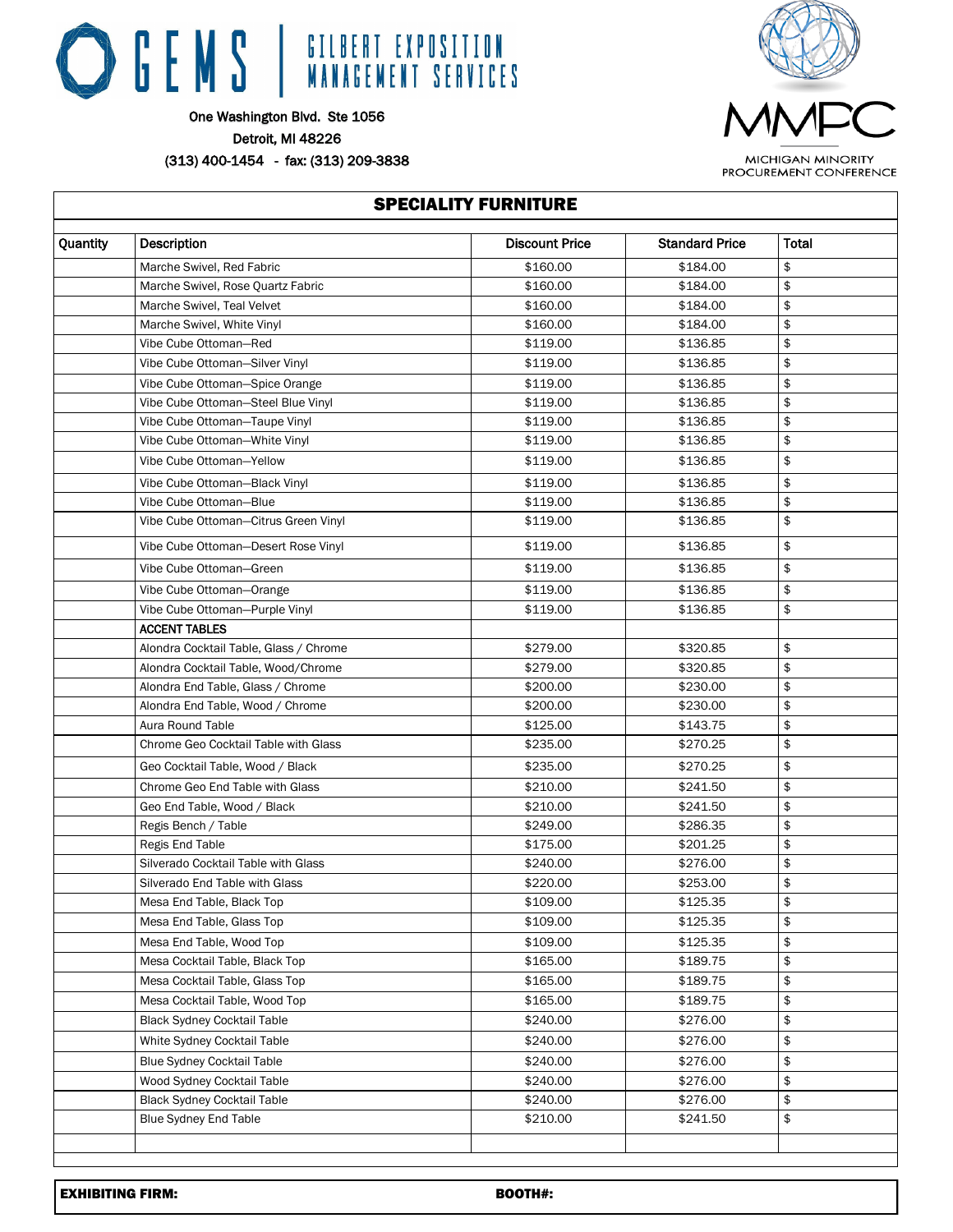



One Washington Blvd. Ste 1056

Detroit, MI 48226

(313) 400-1454 - fax: (313) 209-3838

| <b>MICHIGAN MINORITY</b> |  |
|--------------------------|--|
| PROCUREMENT CONFERENCE   |  |

|     | <b>SPECIALITY FURNITURE</b>                                               |                       |                       |              |  |
|-----|---------------------------------------------------------------------------|-----------------------|-----------------------|--------------|--|
| Qty | <b>Description</b>                                                        | <b>Discount Price</b> | <b>Standard Price</b> | <b>Total</b> |  |
|     | White Sydney End Table                                                    | \$210.00              | \$241.50              | \$           |  |
|     | Wood Sydney End Table                                                     | \$210.00              | \$241.50              | \$           |  |
|     | <b>Timber Table</b>                                                       | \$149.00              | \$171.35              | \$           |  |
|     | Taos Side Table, Black Top                                                | \$110.00              | \$126.50              | \$           |  |
|     | Taos Side Table, White Top                                                | \$110.00              | \$126.50              | \$           |  |
|     | Taos Side Table, Wood Top                                                 | \$110.00              | \$126.50              | \$           |  |
|     | Sedona Side Table, Black Top                                              | \$110.00              | \$126.50              | \$           |  |
|     | Sedona Side Table, White Top                                              | \$110.00              | \$126.50              | \$           |  |
|     | Sedona Side Table, Wood Top                                               | \$110.00              | \$126.50              | \$           |  |
|     | <b>CAFÉ TABLES</b>                                                        |                       |                       |              |  |
|     | Graphite Nebula Café Table with Black Base                                | \$190.00              | \$218.50              |              |  |
|     | Maple Café Table with Black Base                                          | \$190.00              | \$218.50              |              |  |
|     | Brushed Red Café Table with Black Base                                    | \$190.00              | \$218.50              |              |  |
|     | 30" Round Café Table w/ Standard Black Base, White Top                    | \$190.00              | \$218.50              | \$           |  |
|     | 30" Round Café Table w/ Standard Black Base, Wood Top                     | \$190.00              | \$218.50              | \$           |  |
|     | 30" Round Café Table w/ Hydraulic Base, Blue Top                          | \$259.00              | \$297.85              | \$           |  |
|     | 30" Round Café Table, Standard Black Base, Madison Gray Acajou<br>Top     | \$190.00              | \$218.50              | \$           |  |
|     | 36" Café Table with Black Base (Graphite Nebula)                          | \$205.00              | \$235.75              | \$           |  |
|     | 36" Round Café Table with Black Base (Maple)                              | \$205.00              | \$235.75              | \$           |  |
|     | 36" Round Café Table w/ Standard Black Base (White Laminate)              | \$205.00              | \$235.75              | \$           |  |
|     | 30" Round Café Table, Graphite Top                                        | \$259.00              | \$297.85              | \$           |  |
|     | 30" Round Café Table, Maple Top                                           | \$259.00              | \$297.85              | \$           |  |
|     | 30" Round Café Table, Red Top                                             | \$259.00              | \$297.85              | \$           |  |
|     | 30" Round Café Table w/ Hydraulic Base, White Top                         | \$259.00              | \$297.85              | \$           |  |
|     | 30" Round Café Table w/ Hydraulic Base, Wood Top                          | \$259.00              | \$297.85              | \$           |  |
|     | 30" Round Cafe Table, Hydraulic Chrome Base, Madison Gray Aca-<br>jou Top | \$259.00              | \$297.85              | \$           |  |
|     | 30" Round Café Table w/ Standard Black Base, Blue Top                     | \$190.00              | \$218.50              | \$           |  |
|     | 36" Round Café Table, Graphite Top                                        | \$279.00              | \$320.85              | \$           |  |
|     | 30" Round Café Table, White Top                                           | \$279.00              | \$320.85              | \$           |  |
|     | 36" Round Café Table w/ Standard Black Base, Black Top                    | \$205.00              | \$235.75              | \$           |  |
|     | 36" Round Café Table w/ Hydraulic Base, Black Top                         | \$279.00              | \$320.85              | \$           |  |
|     | 30" Round Café Table w/ Standard Black Base, Black Top                    | \$190.00              | \$218.50              | \$           |  |
|     | 30" Round Café Table w/ Standard Black Base, Brushed Gunmetal<br>Top      | \$190.00              | \$218.50              | \$           |  |
|     | 30" Round Café Table w/ Standard Black Base, Brushed Yellow<br>Top        | \$190.00              | \$218.50              | \$           |  |
|     | 30" Round Café Table w/ Standard Black Base, Green Top                    | \$190.00              | \$218.50              | \$           |  |
|     | 30" Round Café Table w/ Standard Black Base, Orange Top                   | \$190.00              | \$218.50              | \$           |  |
|     | 30" Round Café Table w/ Hydraulic Base, Black Top                         | \$259.00              | \$297.85              | \$           |  |
|     | 30" Round Café Table w/ Hydraulic Base, Brushed Gunmetal Top              | \$259.00              | \$297.85              | \$           |  |
|     | 30" Round Café Table w/ Hydraulic Base, Brushed Yellow Top                | \$259.00              | \$297.85              | \$           |  |
|     | 30" Round Café Table w/ Hydraulic Base, Green Top                         | \$259.00              | \$297.85              | \$           |  |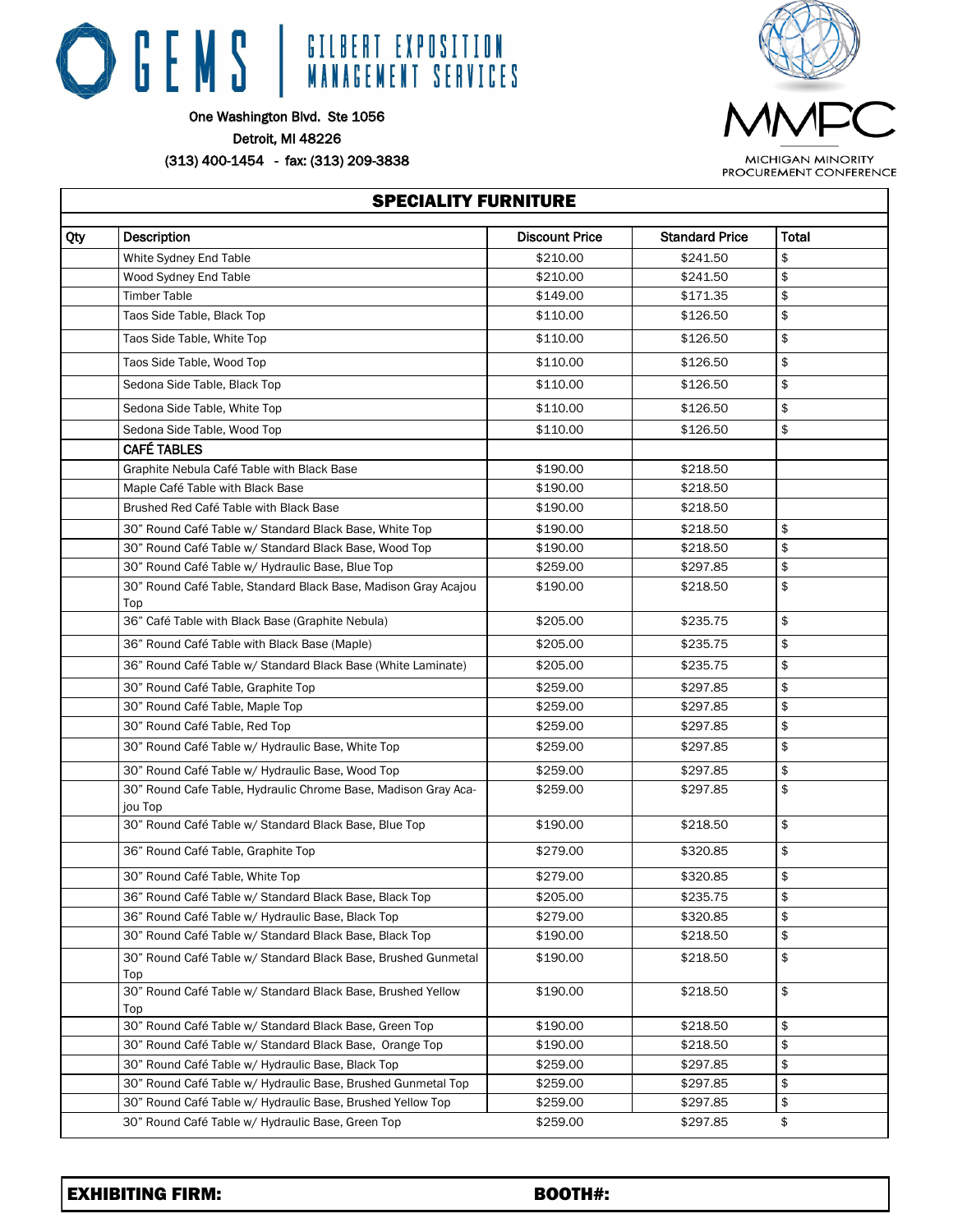

One Washington Blvd. Ste 1056

Detroit, MI 48226

 $\Gamma$ 

(313) 400-1454 - fax: (313) 209-3838



**MICHIGAN MINORITY** PROCUREMENT CONFERENCE

|          | <b>SPECIALITY FURNITURE</b><br>Description<br><b>Discount Price</b><br><b>Standard Price</b><br>Total<br>\$<br>\$385.00<br>5' Madison Table, Gray Acajou<br>\$442.75 |            |            |    |
|----------|----------------------------------------------------------------------------------------------------------------------------------------------------------------------|------------|------------|----|
| Quantity |                                                                                                                                                                      |            |            |    |
|          |                                                                                                                                                                      |            |            |    |
|          | 8' Madison Table, Gray Acajou                                                                                                                                        | \$769.00   | \$884.35   | \$ |
|          | 10' Madison Table, Gray Acajou                                                                                                                                       | \$769.00   | \$884.35   | \$ |
|          | 8' Table, Black Top                                                                                                                                                  | \$769.00   | \$884.35   | \$ |
|          | 10' Table, Black Top                                                                                                                                                 | \$769.00   | \$884.35   | \$ |
|          | Geo Table, Rectangle, Glass Top                                                                                                                                      | \$380.00   | \$437.00   | \$ |
|          | 42" Round Conference Table, Black Top                                                                                                                                | \$325.00   | \$373.75   | \$ |
|          | Atomic 42" Round Table                                                                                                                                               | \$259.00   | \$297.85   | \$ |
|          | Atomic 36" Round Table                                                                                                                                               | \$259.00   | \$297.85   | \$ |
|          | Midtown Powered Counter, Unlighted.                                                                                                                                  | \$1,179.00 | \$1,355.85 | \$ |
|          | Midtown Powered Counter, Lighted w/ Plug In                                                                                                                          | \$1,250.00 | \$1,437.50 | \$ |
|          | Genesis Char                                                                                                                                                         | \$205.00   | \$235.75   | \$ |
|          | Cupertino Mid Back Chair                                                                                                                                             | \$235.00   | \$270.25   | \$ |
|          | <b>Task Stool</b>                                                                                                                                                    | \$125.00   | \$143.75   | \$ |
|          | Pro Executive Guest Chair (Black Vinyl)                                                                                                                              | \$215.00   | \$247.25   | \$ |
|          | Pro Executive High Back Chair (Black Vinyl)                                                                                                                          | \$309.00   | \$355.35   | \$ |
|          | Pro Executive High Back (White Vinyl)                                                                                                                                | \$309.00   | \$355.35   | \$ |
|          | Pro Executive Mid Back Chair, Black Vinyl                                                                                                                            | \$200.00   | \$230.00   | \$ |
|          | Pro Executive Mid Back Chair, White Classic Vinyl                                                                                                                    | \$200.00   | \$230.00   | \$ |
|          | <b>DISPLAY &amp; ACCESSORIES</b>                                                                                                                                     |            |            |    |
|          | 3 Drawer File Cabinet on Castors                                                                                                                                     | \$125.00   | \$143.75   | \$ |
|          | Madison Executive Desk, Gray Acajou                                                                                                                                  | \$475.00   | \$546.25   | \$ |
|          | Madison Bookcase, Gray Acajou                                                                                                                                        | \$359.00   | \$412.85   | \$ |
|          | Posh Shelving                                                                                                                                                        | \$410.00   | \$471.50   | \$ |
|          | Powered Locking Pedestal, 36" Black                                                                                                                                  | \$429.00   | \$493.35   | \$ |
|          | Powered Locking Pedestal, 36"                                                                                                                                        | \$429.00   | \$493.35   | \$ |
|          | Powered Locking Pedestal, 42"                                                                                                                                        | \$510.00   | \$586.50   | \$ |
|          | Village Charging Hub                                                                                                                                                 | \$195.00   | \$224.25   | \$ |
|          | Stanchion Sign Holder                                                                                                                                                | \$55.00    | \$63.25    | \$ |
|          | Stanchion w/ Retractable Belt                                                                                                                                        | \$75.00    | \$86.25    | \$ |
|          | Mason Table Lamp                                                                                                                                                     | \$125.00   | \$143.75   | \$ |
|          | Mason Floor Lamp                                                                                                                                                     | \$185.00   | \$212.75   | \$ |
|          | Clear Divider, Bar/Counter (Clear, Black)                                                                                                                            | \$144.00   | \$165.60   | \$ |
|          | Clear Divider, Freestanding (Silver, Clear)                                                                                                                          | \$289.00   | \$332.35   | \$ |
|          | Clear Divider, Freestanding Corner (Silver, Clear)                                                                                                                   | \$579.00   | \$665.85   | \$ |
|          | Clear Divider, Freestanding Wall (Silver, Clear)                                                                                                                     | \$289.00   | \$332.35   | \$ |
|          | Clear Divider, Sofa/Table (Silver, Clear)                                                                                                                            | \$260.00   | \$299.00   | \$ |
|          | Divider, Freestanding Whiteboard (Silver, White)                                                                                                                     | \$361.00   | \$415.15   | \$ |
|          | Miramar Divider, Molded Plastic (White)                                                                                                                              | \$370.00   | \$425.50   | \$ |
|          |                                                                                                                                                                      |            |            |    |
|          |                                                                                                                                                                      |            |            |    |
|          |                                                                                                                                                                      |            |            |    |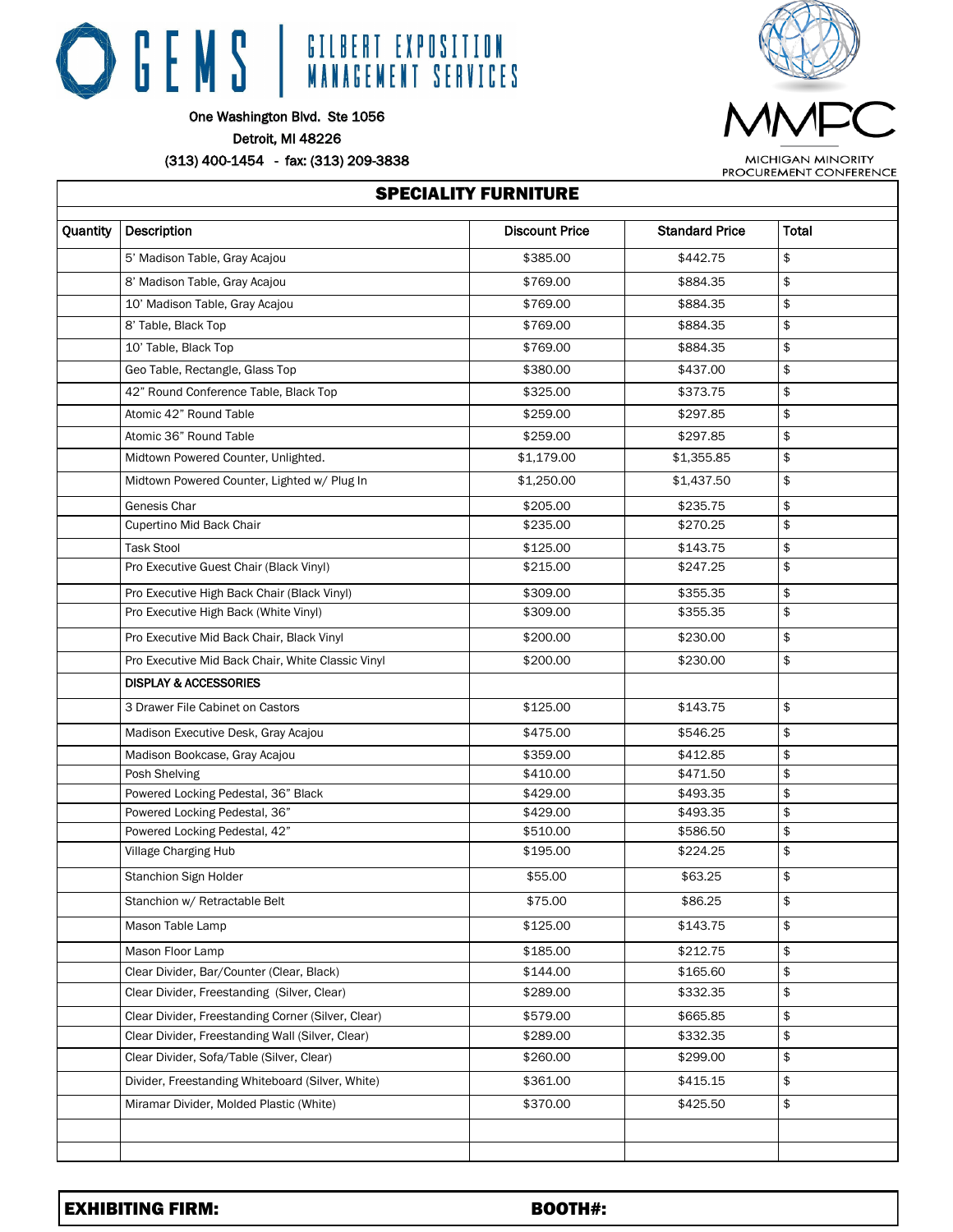





**MICHIGAN MINORITY** PROCUREMENT CONFERENCE

# STANDARD CARPET ORDER

Exhibitor will be charged to replace any carpet ordered from GEMS if grease/food etc. has damaged the carpet. Carpets will be inspected by GEMS after the event and replacement costs at GEMS discretion.

All utility lines must be installed before carpet installation. Utilities should be ordered in advance.

| CARPET - Carpet Ordered in Multiples are not Guaranteed a Color Match |                                                                         |                       |                       |       |  |  |  |  |
|-----------------------------------------------------------------------|-------------------------------------------------------------------------|-----------------------|-----------------------|-------|--|--|--|--|
|                                                                       | Indicate Color:<br>__Black __Blue __Grey __Red __Midnight Blue __Tuxedo |                       |                       |       |  |  |  |  |
| Quantity                                                              | Description                                                             | <b>Discount Price</b> | <b>Standard Price</b> | Total |  |  |  |  |
|                                                                       | $10'$ x $10'$                                                           | \$218.50              | \$295.00              | \$    |  |  |  |  |
|                                                                       | 10' x 20'                                                               | \$437.00              | \$589.50              | \$    |  |  |  |  |
|                                                                       | 10' x 30'                                                               | \$655.50              | \$884.90              | \$    |  |  |  |  |
|                                                                       | $10'$ x $40'$                                                           | \$874.00              | \$1,180.00            | \$    |  |  |  |  |
|                                                                       | 10' x 10' Carpet Padding-Single Layer                                   | \$91.00               | \$127.40              | \$    |  |  |  |  |
|                                                                       | 10' x 20' Carpet Padding-Single Layer                                   | \$157.65              | \$220.70              | \$    |  |  |  |  |
|                                                                       | 10' x 30' Carpet Padding-Single Layer                                   | \$224.40              | \$314.15              | \$    |  |  |  |  |
|                                                                       | 10' x 40' Carpet Padding-Single Layer                                   | \$291.05              | \$407.45              | \$    |  |  |  |  |
|                                                                       | 10' x 10' Carpet Padding-Double Layer                                   | \$181.90              | \$254.65              | \$    |  |  |  |  |
|                                                                       | 10' x 20' Carpet Padding-Double Layer                                   | \$315.30              | \$441.40              | \$    |  |  |  |  |
|                                                                       | 10' x 30' Carpet Padding-Double Layer                                   | \$400.20              | \$560.30              | \$    |  |  |  |  |
|                                                                       | 10' x 40' Carpet Padding-Double Layer                                   | \$582.10              | \$814.95              | \$    |  |  |  |  |
|                                                                       | Plastic Covering (price per sq. ft)                                     | \$.50                 | \$.70                 | \$    |  |  |  |  |

# *16 oz. CUSTOM CUT CARPET*  Order 16 oz. Custom Cut Carpeting by the sq. ft. if your size is not listed above. Sample: Booth Size: 10 x 25 = 250 sq. ft. @ \$ 2.40 Choose your Carpet Color: \_\_\_\_\_Blue \_\_\_\_\_Black \_\_\_\_Grey \_\_\_\_Red \_\_\_\_Midnight Blue \_\_\_\_Tuxedo 16 oz. Carpet Rental - Price per sq. ft. (100 sq. ft. minimum) Booth Size: \_\_\_\_\_\_\_ X \_\_\_\_\_\_\_ = \_\_\_\_\_ Sq. Ft. @ \$2.40/Sq. Ft.  $\frac{\$}{}$ EXHIBITING FIRM: BOOTH # Subtotal \$ Tax  $@$  6%  $$$ Total \$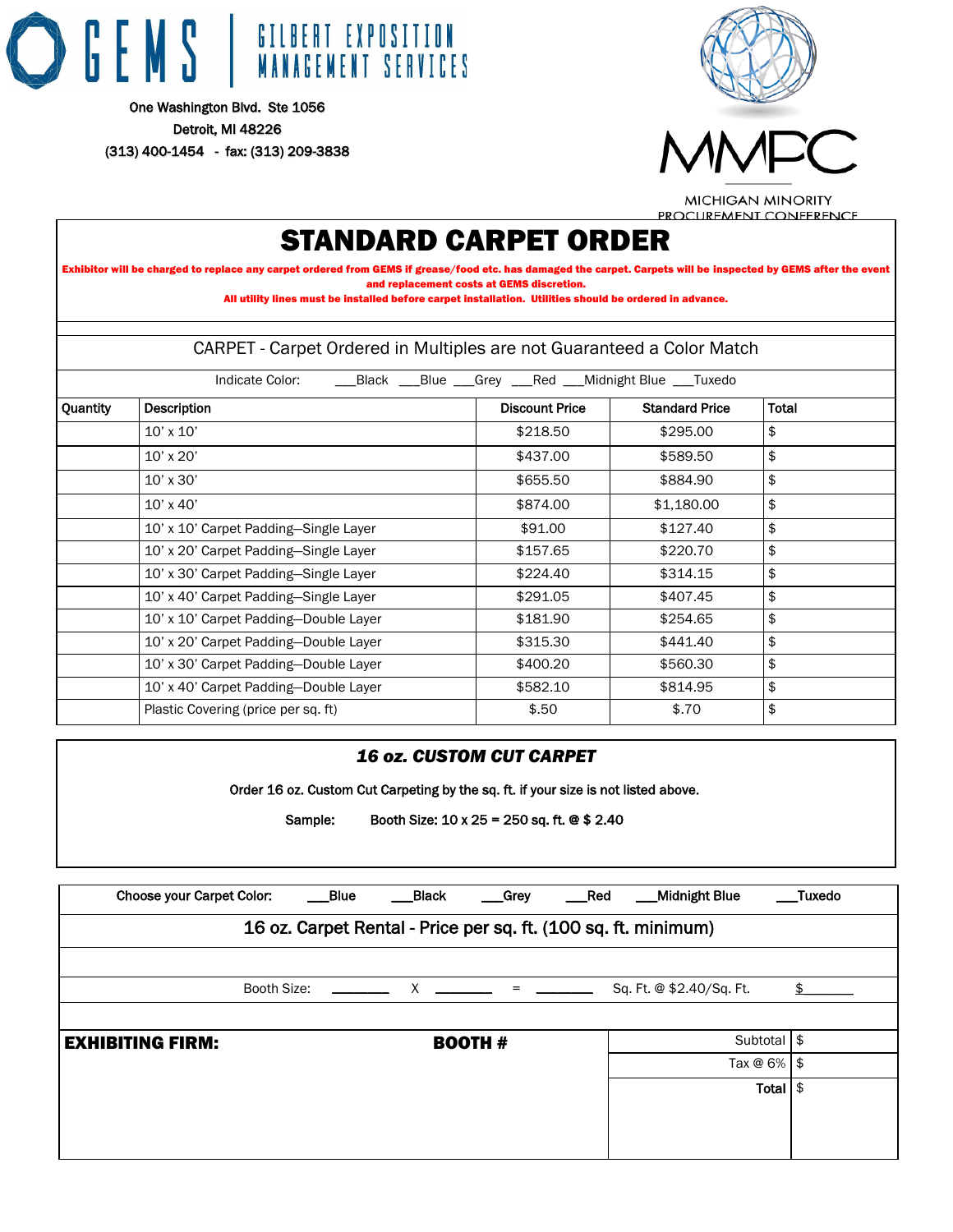



# CUT TO SIZE CARPET & PADDING

Guaranteed new, high-quality carpet.

Orders received after the deadline date or without payment will be charged the Standard Price and are subject to availability.

All utility lines must be installed before carpet installation. Utilities should be ordered in advance.

All Carpet, padding and plastic covering contain recycled content and are recyclable.

|                |                   |                                  |                  |         | PRESTIGE CARPET includes visqueen, delivery, material handling, installation and removal |  |
|----------------|-------------------|----------------------------------|------------------|---------|------------------------------------------------------------------------------------------|--|
|                |                   | <b>Choose your Carpet Color:</b> | Black            | Naw     | Charcoal<br>_Grey Pearl                                                                  |  |
|                |                   |                                  |                  |         | 28 oz. Carpet Rental-Price per sq. ft. (100 sq. ft. minimum)                             |  |
| 1 - 700 sqft   | <b>Booth Size</b> |                                  | $X \t = \t -$    |         | Sq. Ft. @ \$6.65/Sq. Ft.                                                                 |  |
| Over 700 sqft  | Booth Size        |                                  | $X \quad \qquad$ | $=$     | Sq. Ft. @ \$6.10/Sq. Ft.                                                                 |  |
|                |                   | <b>Choose your Carpet Color:</b> | <b>Black</b>     | ___Navy | Charcoal<br>_Grey Pearl                                                                  |  |
|                |                   |                                  |                  |         | 40 oz. Carpet Rental - Price per sq. ft. (100 sq. ft. minimum)                           |  |
| $1 - 700$ sqft | <b>Booth Size</b> |                                  | X                | $=$     | Sq. Ft. @ \$7.75/Sq. Ft.                                                                 |  |
| Over 700 saft  | <b>Booth Size</b> |                                  | $X \sim$         | $=$     | Sq. Ft. @ \$7.20/Sq. Ft.                                                                 |  |

|                                            |                                                                                                 |  |                                    |                |                                            | <b>CARPET PADDING</b> includes delivery, material handling, installation and removal |              |
|--------------------------------------------|-------------------------------------------------------------------------------------------------|--|------------------------------------|----------------|--------------------------------------------|--------------------------------------------------------------------------------------|--------------|
|                                            | Order Carpet Padding by the sq. ft. if your size is not listed on the standard size order form. |  |                                    |                |                                            |                                                                                      |              |
| 1/2" Padding                               | Booth Size                                                                                      |  | X                                  |                |                                            | Sq. Ft. @ \$3.25/Sq. Ft.                                                             | \$.          |
| (90-700 sq.ft.)                            |                                                                                                 |  |                                    |                |                                            |                                                                                      |              |
| 1/2" Padding                               | Booth Size                                                                                      |  | $X \quad \underline{\hspace{1cm}}$ |                | $\equiv$ 100 $\pm$ 100 $\pm$               | Sq. Ft. @ \$4.25/Sq. Ft.                                                             | \$           |
| (Over 700 sq.ft.)                          |                                                                                                 |  |                                    |                |                                            |                                                                                      |              |
| Double Padding<br>$1/2$ " (90-700 sq.ft.)  | Booth Size                                                                                      |  | $\mathsf{X}$                       |                | $\mathbf{r} = \mathbf{r} \cdot \mathbf{r}$ | Sq. Ft. @ \$4.60/Sq. Ft.                                                             | $\mathsf{s}$ |
| Double Padding<br>1/2" (Over 700<br>Sq.Ft) | <b>Booth Size</b>                                                                               |  | X                                  |                | $\equiv$ 100 $\pm$ 100 $\pm$ 100 $\pm$     | Sq. Ft. @ \$4.50/Sq. Ft.                                                             | \$           |
|                                            |                                                                                                 |  |                                    |                |                                            |                                                                                      |              |
| <b>EXHIBITING FIRM:</b>                    |                                                                                                 |  |                                    | <b>BOOTH #</b> |                                            | Subtotal \$                                                                          |              |
|                                            |                                                                                                 |  |                                    |                |                                            | Tax $@6\%$ \$                                                                        |              |
|                                            |                                                                                                 |  |                                    |                |                                            | Total $\frac{1}{2}$                                                                  |              |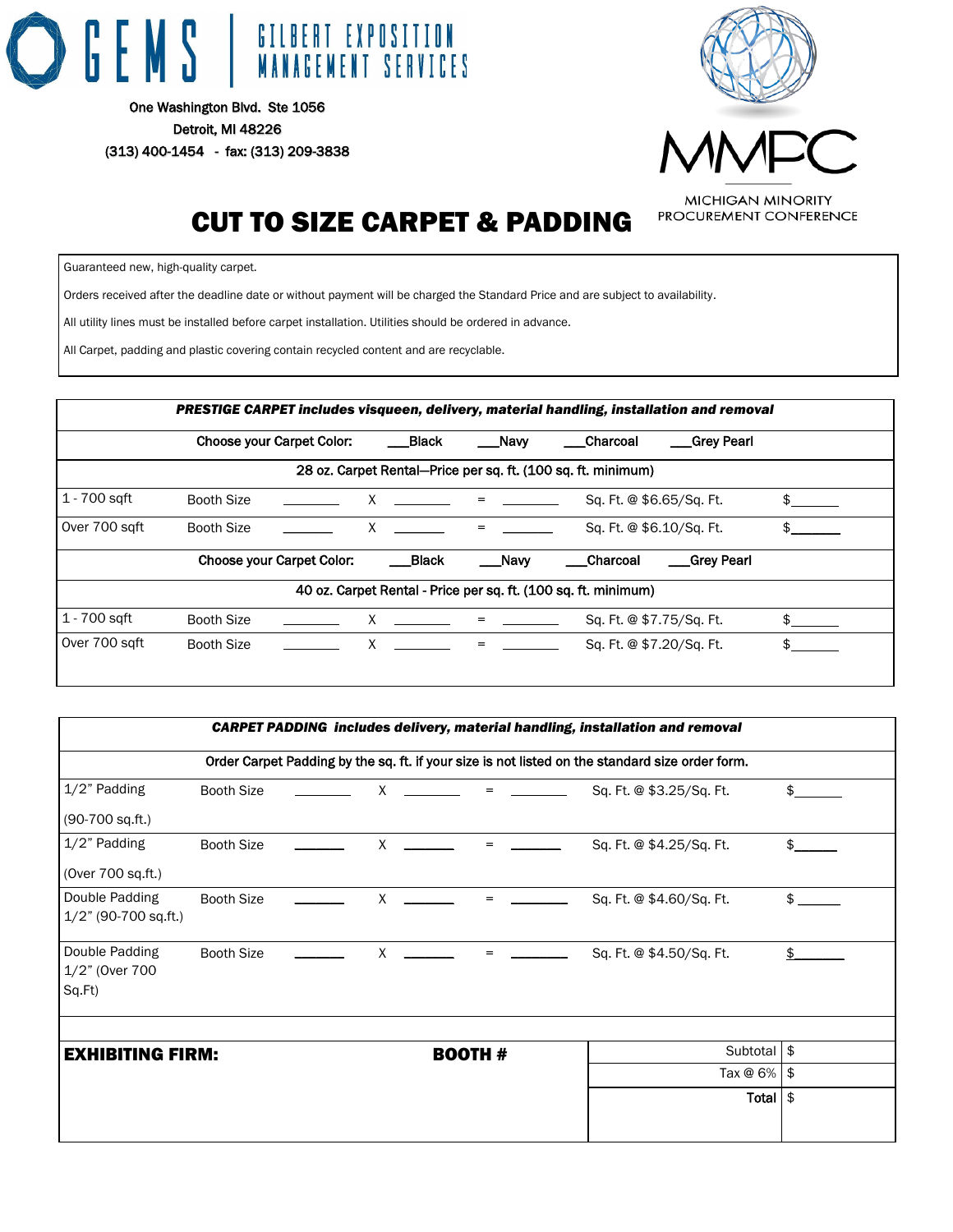# GILBERT EXPOSITION **MANAGEMENT SERVICES**

One Washington Blvd. Ste 1056 Detroit, MI 48226 (313) 400-1454 - fax: (313) 209-3838

# GEMS FABRIC EXHIBITS



Contact Name:\_\_\_\_\_\_\_\_\_\_\_\_\_\_\_\_\_\_\_\_\_\_\_\_\_\_\_\_\_\_\_Phone:\_\_\_\_\_\_\_\_\_\_\_\_\_\_\_\_\_\_\_\_\_\_\_\_\_\_\_\_\_\_\_\_\_

# GEMS FABRIC EXHIBIT

# GEMS Fabric Exhibits provide a custom printed fabric graphic to keep and reuse for future events!



GEMS Fabric Rental Exhibit includes

- 116.5" x 92.5" Custom Fabric Graphics (Purchased to keep)
- Carrying case for Graphic.
- Classic Carpet 9'x 10' or 9' x 20'.
- Installation & Dismantle of Exhibit
- Material Handing of Exhibit
- Nightly Vacuuming
- 3-Arm Lights (per 10 ft.)
- Power for LIGHTS ONLY

# Classic Carpet \_\_\_Black \_\_Blue \_\_Gray \_\_ Red \_\_ Tuxedo \_\_ Midnight Blue

| <b>Discount</b> | Standard   | Total |
|-----------------|------------|-------|
| \$4.155.00      | \$5,017,00 |       |
| \$6.155.00      | \$7,817,00 |       |

# CUSTOM GRAPHICS

GEMS Project Coordinator will be contacting you to review the process for providing graphic files and helpful tips that will ensure a successful graphic print.

# FRAME UNIT ONLY

The GEMS Fabric frame only unit for exhibitors who have previously rented the GEMS Fabric exhibit (above) and have the fabric graphic ready for reuse. If you need a new graphic made, please select the GEMS Fabric rental exhibit (above) No fabric graphics will be printed without the rental unit.





Qty Description 10' x 10' GEMS Fabric Exhibit 10' x 20' GEMS Fabric Exhibit Frame Only Unit Includes

- Classic Carpet 9'x 10' or 9' x 20'.
- Installation & Dismantle of Exhibit
- Material Handing of Exhibit
- Nightly Vacuuming
- 3-Arm Lights (per 10 ft.)
- Power for LIGHTS ONLY

Classic Carpet \_\_Black \_\_Blue \_\_Gray

\_\_ Red \_\_ Tuxedo \_\_ Midnight Blue

| Discount    | Standard   | Total |
|-------------|------------|-------|
| \$2,410.00  | \$2,974.00 |       |
| \$4.2350.00 | \$4,290,00 |       |

Total Cost

 $\Box$  =  $\Box$ 

Booth #\_\_\_\_\_\_\_\_\_Exhibiting Firm:\_\_\_\_\_\_\_\_\_\_\_\_\_\_\_\_\_\_\_\_\_\_\_\_\_\_\_\_\_\_\_\_\_\_\_\_\_\_\_\_\_\_\_\_\_